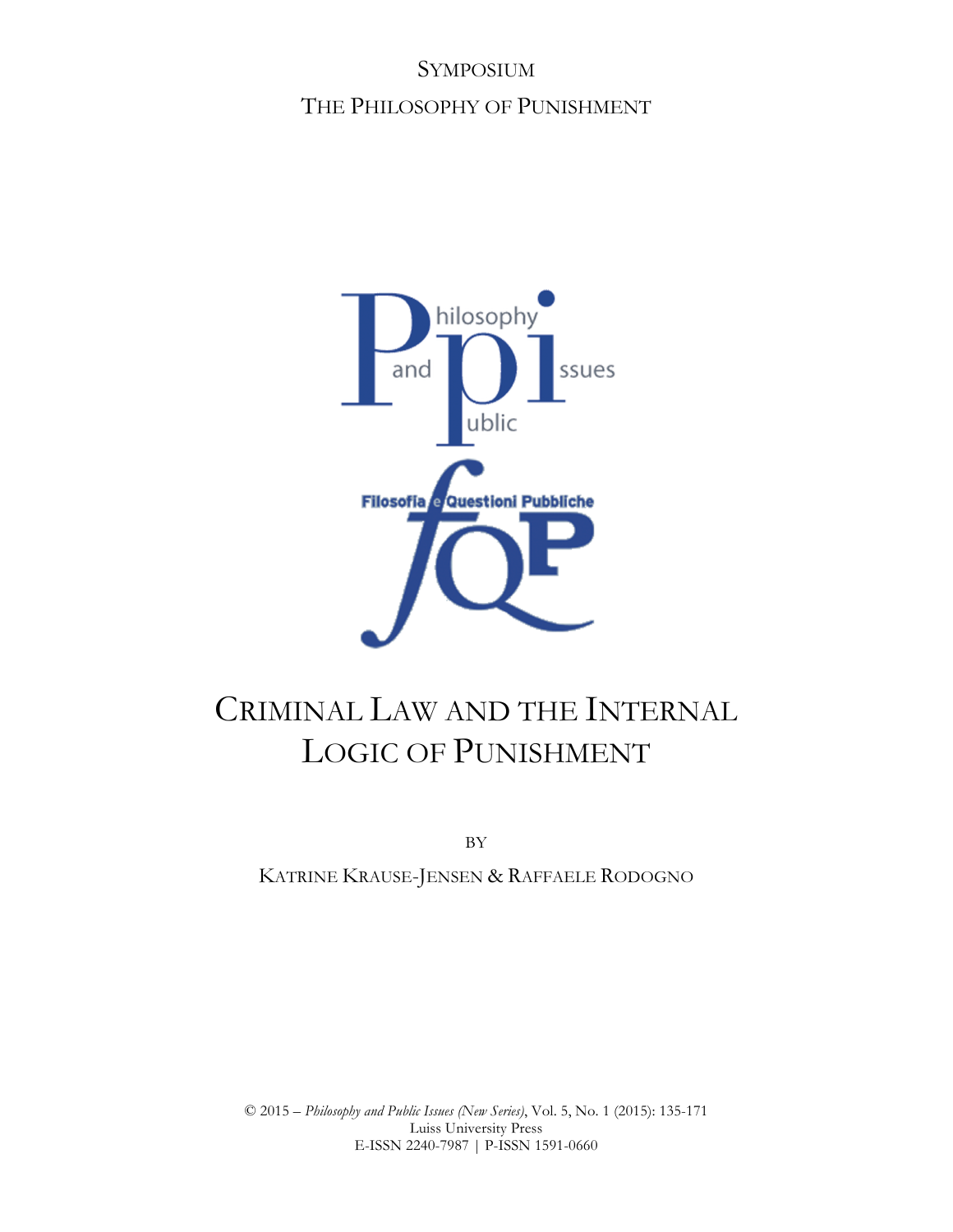[THIS PAGE INTENTIONALLY LEFT BLANK]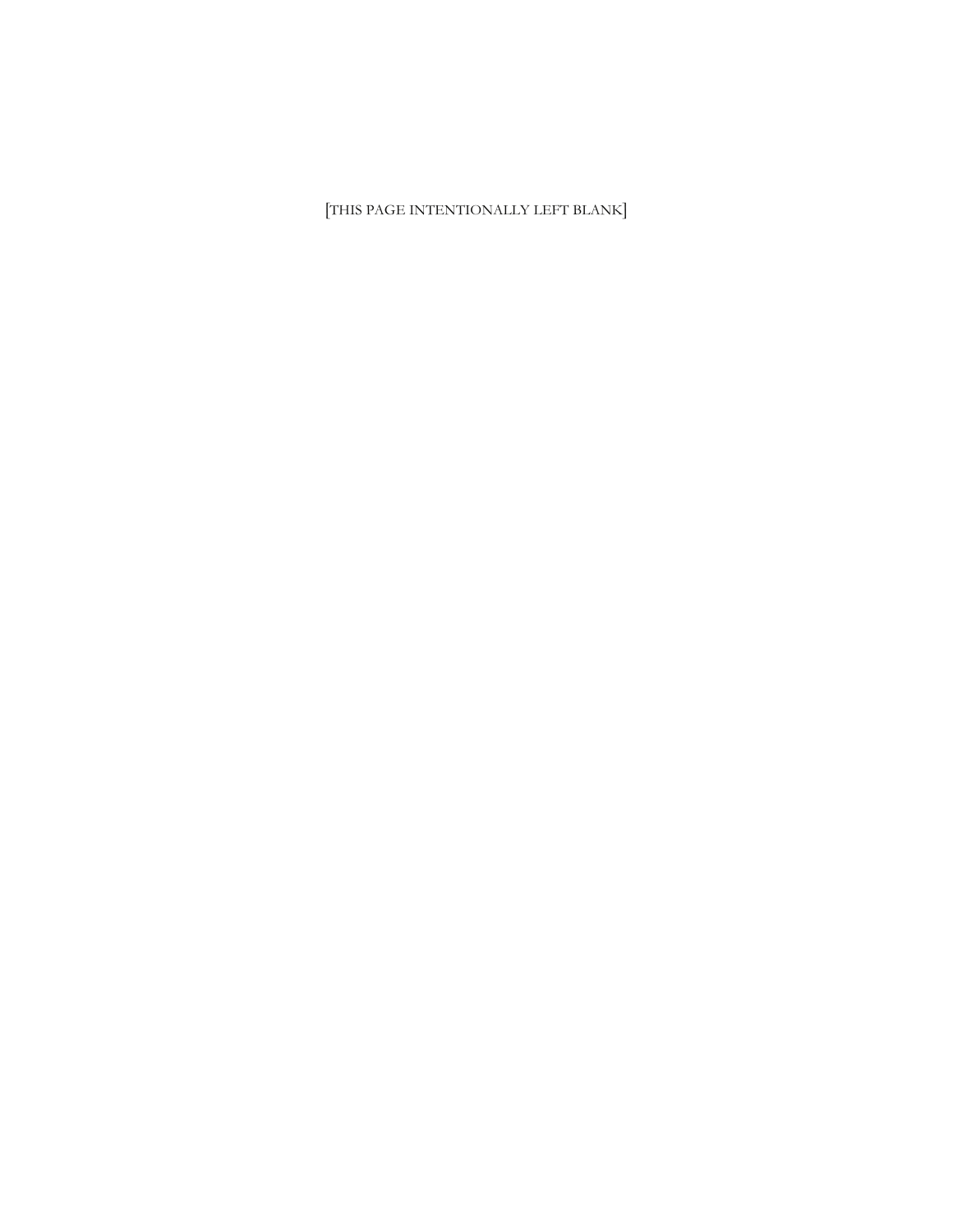### **Criminal Law and the Internal Logic of Punishment**

Katrine Krause-Jensen & Raffaele Rodogno

e argue that punishment has an essentially retributive core that carries its own retributive type of logic or reasons. In particular, we show that punishment is W e argue that punishment has an essentially retributive core that carries its own retributive type of logic or reasons. In particular, we show that punishment is something that we understand as in principle always being assessable in terms of deservingness and that this is ultimately to be understood in terms of moral culpability and nothing else. These features make up what we call the internal logic of punishment. The practice of punishment, however, can also be assessed with a logic that is external to it. What this consists in is first and foremost determined by the aims and constraints of the punishing agent. For the modern liberal state these are typically understood in terms of deterrence, incapacitation, rehabilitation, and, arguably, the expression of condemnation. The idea that punishment has its own internal logic has a number of consequences with regard to criminalization, to the extent, that is, that the latter involves punishment. For one, purely instrumentalist justificatory accounts of punishment will not work as they fail properly to consider the retributive core of punishment. Next, we consider what follows from the fact that by inflicting punishment, the state takes it upon itself to mix these two logics, the internal and the external, together. In particular, we bring forward some tensions that arise when the state mixes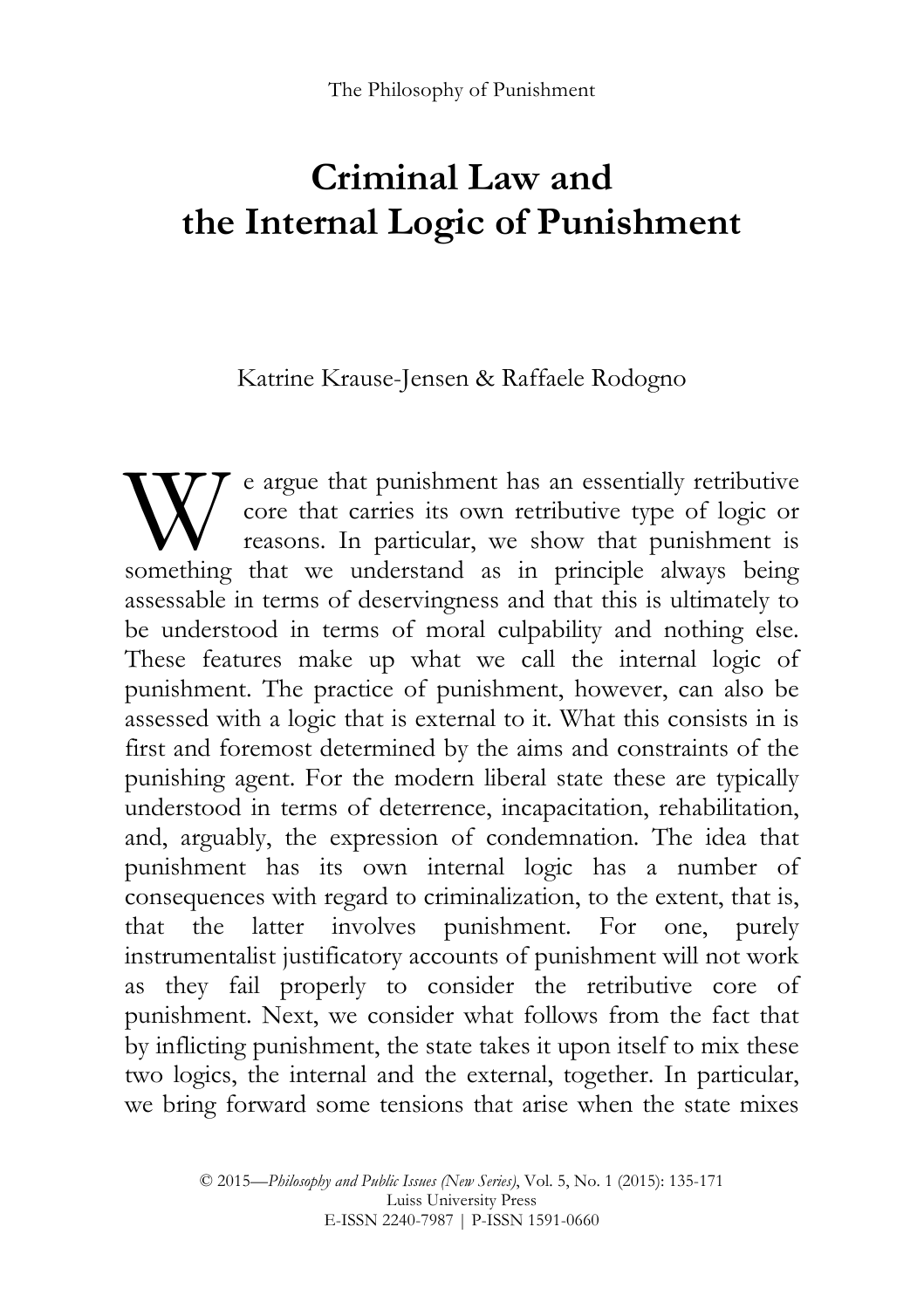the internal logic of punishment with certain modern, liberal aims and constraints that are external to punishment.

#### **I**

#### **The Question and its Method**

The criminal law, with its emphasis on punishment, is generally assumed to perform a number of functions. Deterrence and incapacitation are the most obvious ones. One way to envisage the criminal law is as an attempt to regulate the behaviour of those who inhabit its territory through deterrence and incapacitation. State punishment is the particular form of deterrence and incapacitation that behaviour regulation takes when handled by the criminal law. State punishment, however, is not the only mode of deterrence and incapacitation. The state may for example impose non-punitive sanctions in order to deter certain forms of behaviour, or restrain a person to an isolated space in order to disable her from spreading a dangerous disease. Given this fact, one legitimate question arises: is the criminal law simply another mode for the regulation of behaviour in the hands of the state or does the criminal law, with its emphasis on punishment, have a distinctive character or distinctive aims? What answer one gives to this question is important insofar as it will favour or disfavour answers to another urgent question: what kinds of conduct should be subject to the distinctive mode of control that is the criminal law?<sup>1</sup>

<sup>1</sup> R.A. Duff, L. Farmer, S.E. Marshall, M. Renzo, and V. Tadros "Introduction," in R.A. Duff, L. Farmer, S. E. Marshall, M. Renzo, and V. Tadros (eds.), *The Boundaries of the Criminal Law* (Oxford: Oxford University Press 2010), p.6.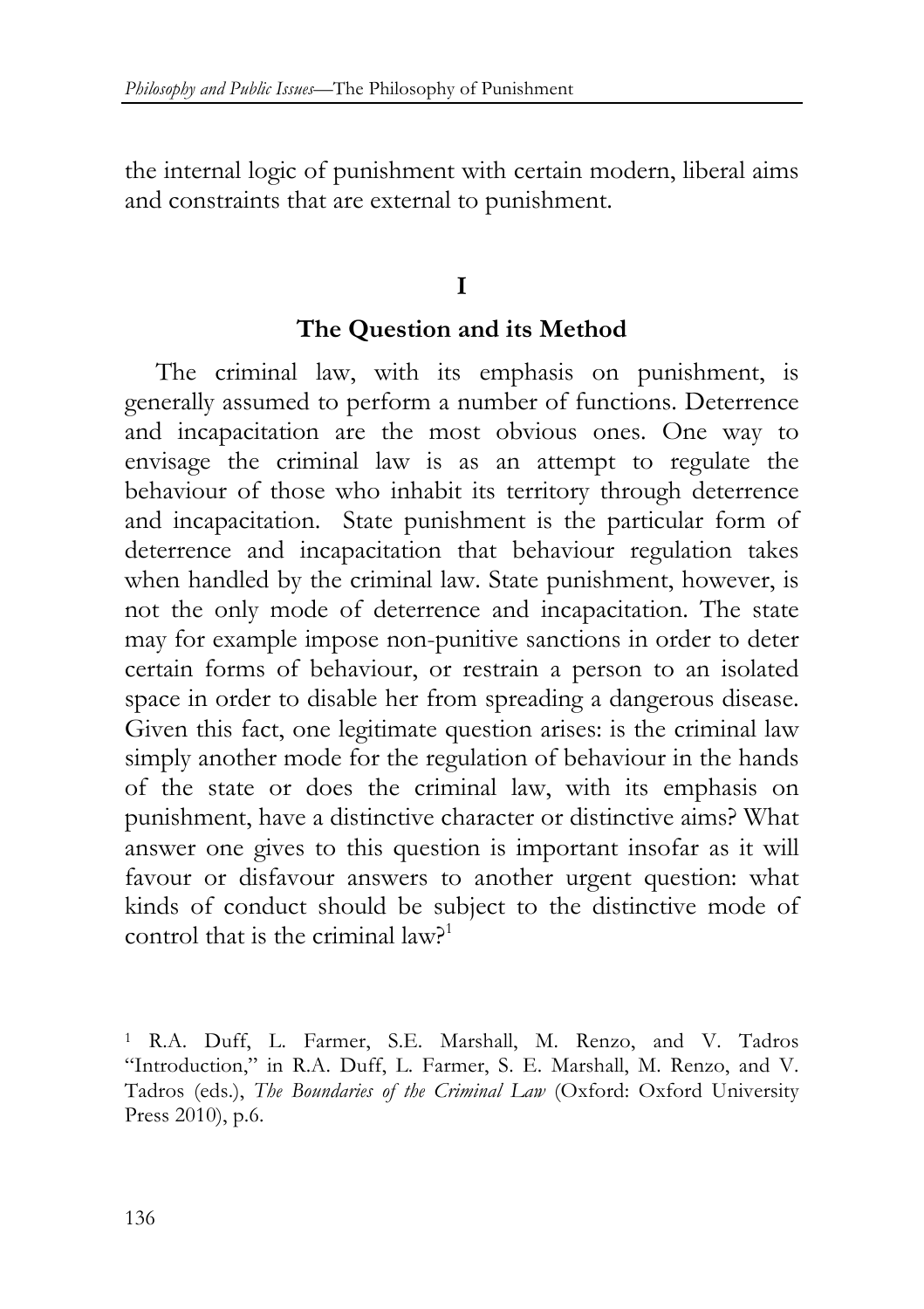Most broadly, the relevant theoretical landscape can be divided between, on the one hand, *instrumentalists* who see the criminal law as *just* another tool for the regulation of behaviour in the hands of the state with no distinctive character or aims of its own; and, on the other, *non-instrumentalists* who take it that the criminal law, with its emphasis on punishment, does have distinctive character and/or aims. Of course, a more fine-grained curving of the conceptual space brings forward important distinctions that somewhat soften the contrast between instrumentalists and noninstrumentalists. This is for example achieved by hybrid views that admit both instrumentalist and non-instrumentalist elements such as  $Duff^2$  and, to a lesser extent, by non-consequentialist, instrumentalist views such as Tadros. <sup>3</sup> In this paper, however, we concentrate on what separates instrumentalists from noninstrumentalists rather than on what unites them, and what does separate them in the end is their respective stance on the question of the distinctiveness of the criminal law.

Note that though the question sounds descriptive, many philosophers are inclined to read it in normative terms. In other words, even if the question asks what, if anything, *is* distinctive of the criminal law, philosophers typically understand it as asking what *ought* to be considered as distinctive or, better, what would be distinctive of the criminal law on an *ideal* account of the latter. While we are also ultimately concerned with this philosophical understanding of the question, in this paper our main concern is to elucidate one of the fundamental concepts of the criminal law, i.e., punishment, and to do so *not* by offering another ideal

<sup>2</sup> R.A. Duff, *Punishment, Communication, and Community* (New York: Oxford University Press 2001).

<sup>3</sup> V. Tadros, "Criminalisation and Regulation," In R.A. Duff, L. Farmer, S. E. Marshall, and M. Renzo (eds.), *The Boundaries of the Criminal Law* (Oxford: Oxford University Press 2010).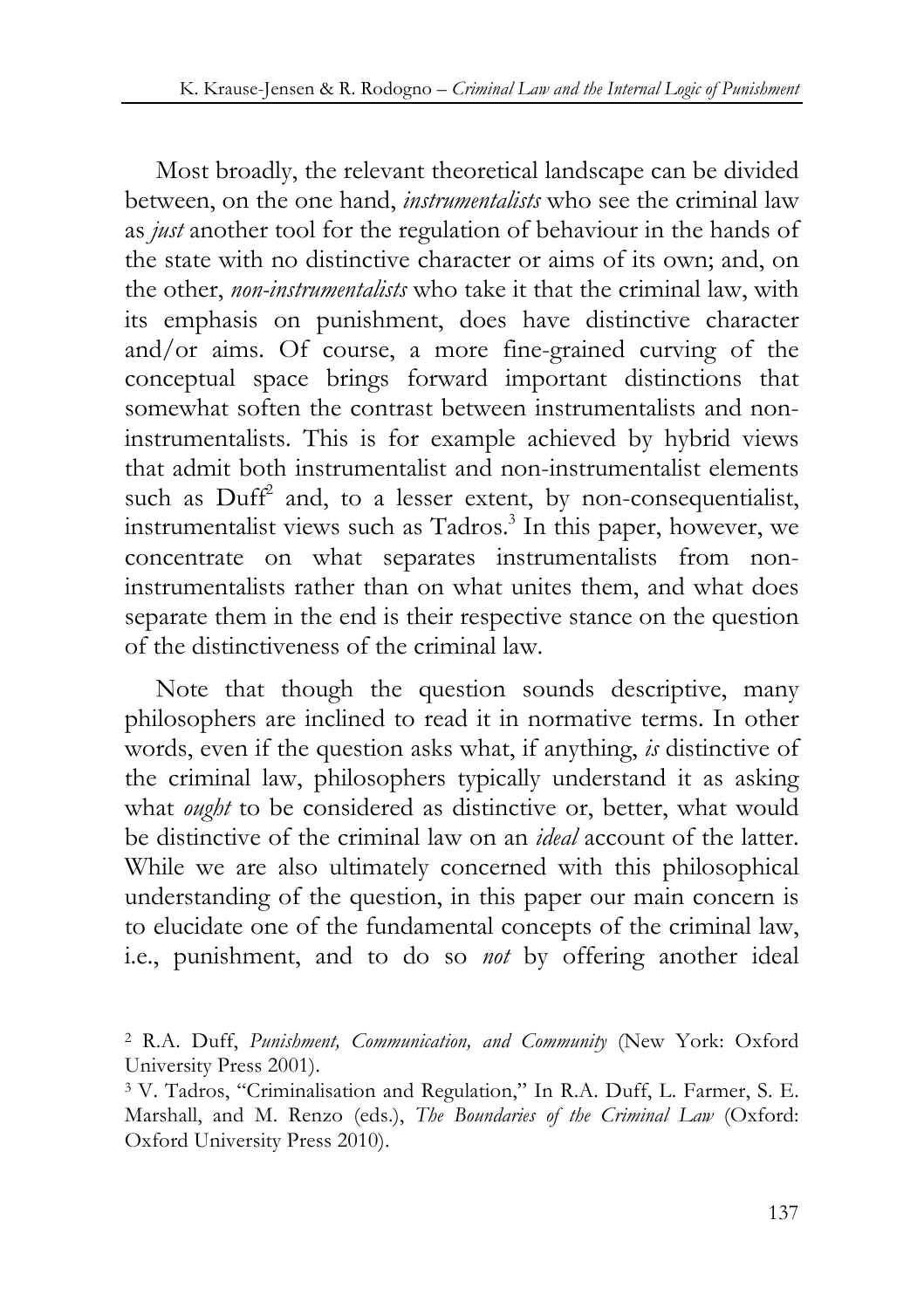account of the latter but by an interpretation of punitive practices that emphasizes their psychological underpinnings. As we are to explain, such analyses do have some normative import and are hence relevant to the philosophical question at hand.

The analysis of punishment that we present below is in family with historical and interpretative analyses of the criminal law (Lacey 2009). Unlike standard conceptual analyses, these analyses are not aimed at straightening out inconsistencies through systematization. They start by identifying the (disparate) elements of a certain concept or practice (e.g. the criminal law) in order to offer an understanding of its current form by illustrating the circumstances in which it came about, the purposes that it served in those circumstances, and how it evolved, survived, and adjusted to new contexts. The analysis we intend to offer can be seen as complementing this type of interpretative, historical analysis by focussing on some of the psychological features that cannot be ignored in order to achieve a correct understanding of our concept of punishment and the practices that it animates, such as the criminal law. At the most basic level, the idea behind this type of analysis is that practices such as punishment (in its various forms) are not merely the product of different cultural contexts but also the expression of specific psychologies. Creatures whose psychological profiles significantly differ from ours will likely develop practices and concepts different from ours. Hence, for example, in a world made of creatures who unfailingly obey the law, while it may still be necessary to legislate in order to co-ordinate behaviour, coercive practices such as criminal punishment may be superfluous and would in all likelihood fail to arise. 4

<sup>4</sup> J. Finnis, *Natural Law and Natural Rights*, 2nd ed. (Oxford: Oxford University Press 2011), pp. 269-270.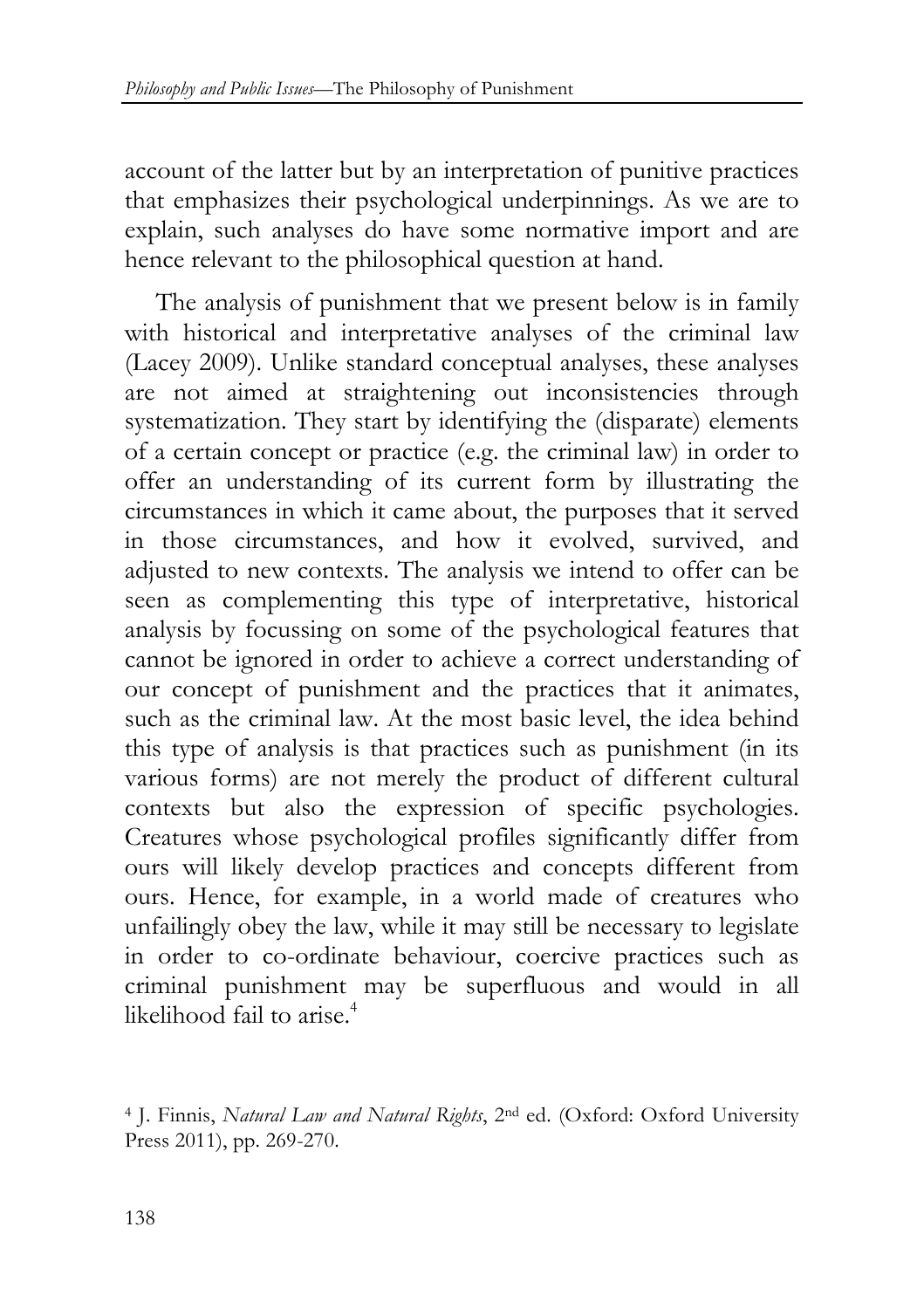Clearly the approach described here is not as such a normative approach. Yet, if correct, analyses that embody these approaches do impose constraints on ideal accounts of the criminal law. This is not because our approach hinges on the controversial assumption that we can derive an 'ought' from an 'is'. That this is not the case can be shown by looking at the type of constraints that we have in mind and the way in which they interact with normative or ideal theories. The constraints we have in mind are of two kinds.

Firstly, consider this. Ideal or normative accounts of the criminal law are not at freedom to provide any account of punishment whatsoever but must provide accounts in which punishment can still be recognized as such. By contributing to an analysis of punishment, we set the frame, and hence the limits, within which any normative or ideal account of the criminal law can legitimately operate, if it is to be recognizable as such.

Secondly, the type of analysis provided below is substantive. In particular, we will show that punishment is retributive at its core. This is to say that, if normative or ideal accounts of the criminal law are to justify punishment at all, they must justify a practice that has some distinctive retributive elements. This may set significant constraints on the normative theorist, for, as we will see, justifying retributive punishment may be especially arduous in the context of liberal politics. Yet this is not to say that the best normative or ideal account of the criminal law must be at least partly retributive, as one may of course be abolitionist and/or defend as non-punitive interventions as the only justified form of legal regulation of behaviour.

Given the centrality of punishment to the (disputed) distinctiveness of the criminal law, we will dedicate the bulk of the paper to the analysis of punishment and then examine its implication for the criminal law. More in particular, we begin by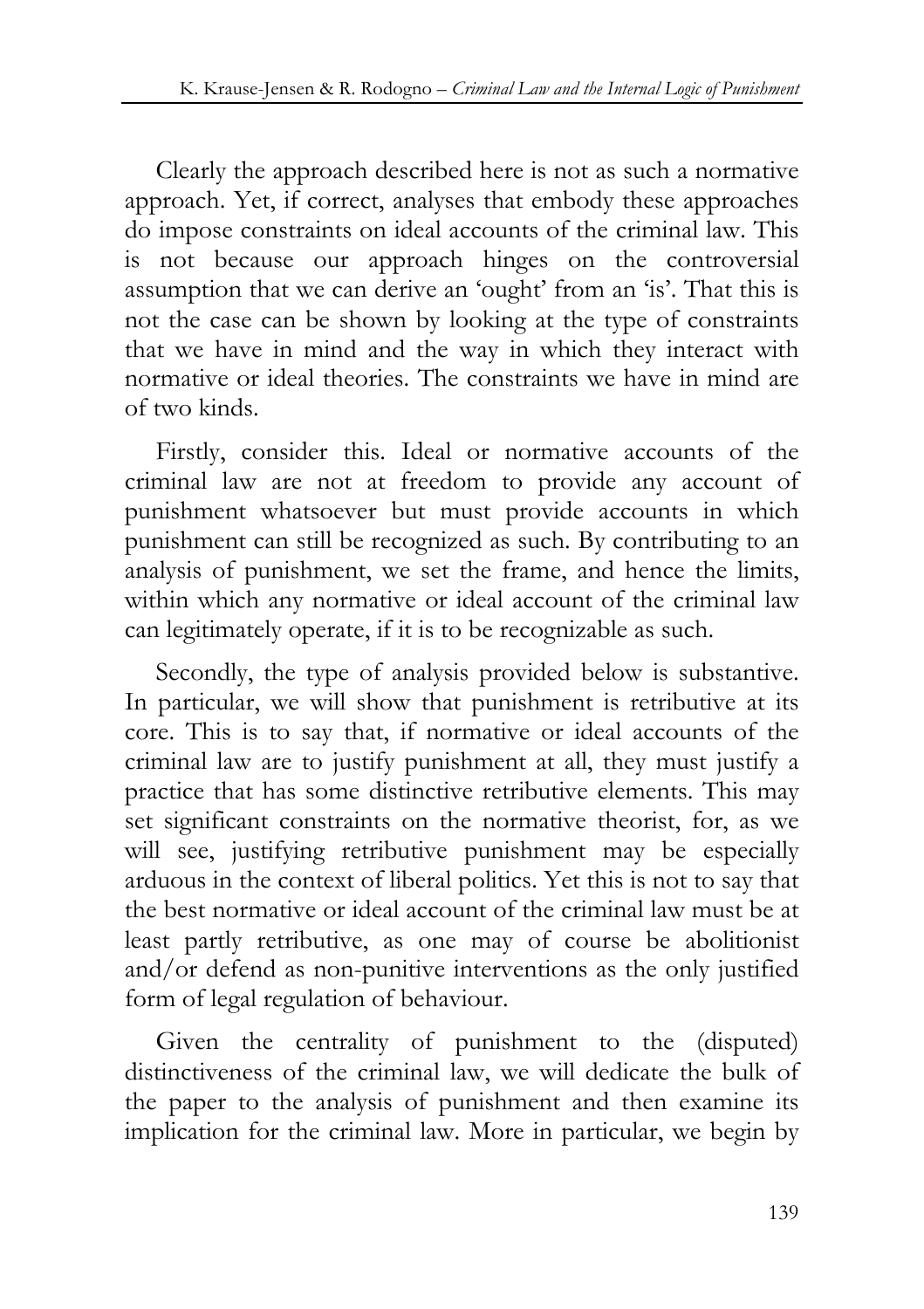focussing on generic punishment (Section 2) on the assumption that legal punishment is indeed a specific form of generic punishment.5 To anticipate a little, we argue that punitive action of any kind is something that originates in our emotional life and in particular in our sense of justice and the emotions that are in family with anger (Section 3 and 4). Punishment, as a concept and a practice, has a distinctive emotive logic that involves distinctive retributive and condemnatory features. Any punitive practice worth of its name cannot escape this fact (Section 5). With this understanding of punishment in hand, we return to the dispute between instrumentalists and non-instrumentalists (Section 6 and 7).

#### **II**

#### **Punishment**

It is standard fare for legal theorists to start one's account of punishment with the claim that it consists in the infliction of some burden, deprivation, harm, or hard treatment or more generally, of a *disvalue*, or something that a given community recognizes as such. While this is indeed an essential feature of punishment more in general, it would be misguided to think that it is all there is to it. In particular, punishment is essentially historical. To illustrate this consider an act that consists in the intentional infliction of pain on someone. Whether this act amounts to an instance of punishment or an instance of assault will essentially depend on what comes before it. We claim that for it to count as an instance of punishment, it must be understood

<sup>5</sup> This should be an uncontroversial assumption, as it only claims that nothing is to count as an instance of punishment, legal or otherwise, unless it displays those features that are agreed to be necessary for anything to count generically as punishment.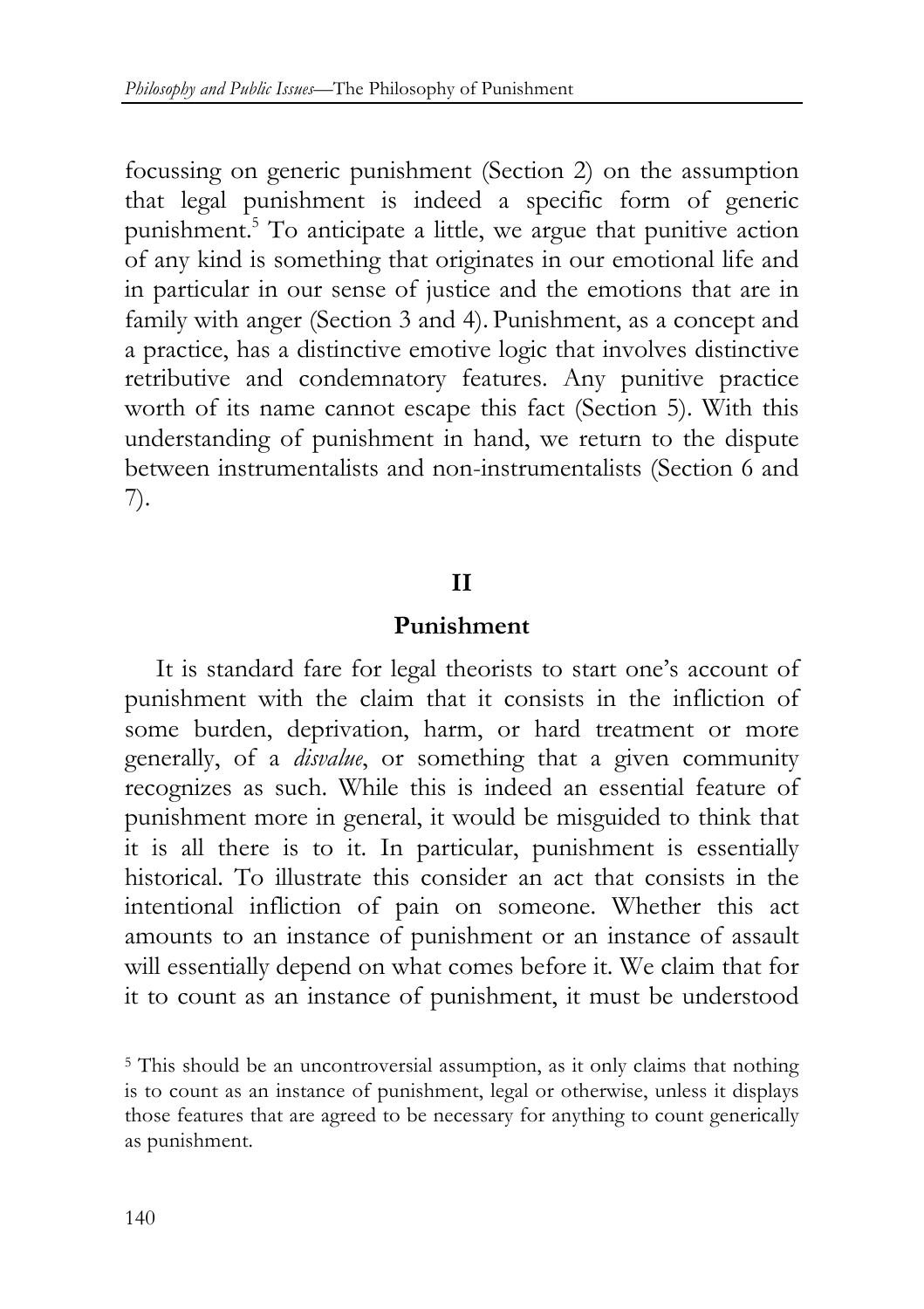as a *reaction* or a *response*. More in particular, punishment is the infliction of a disvalue as a reaction or response to a *perceived injustice, wrongdoing*, or *violation*. Any infliction of harm that cannot be understood as a reaction of this kind is likely to be understood as an assault, a wrong, or a violation of some kind rather than as a punishment.

Envisaging punishment as a reaction to perceived wrongdoing has one important consequence. In reacting to an (alleged) misdeed by inflicting a disvalue on the alleged wrongdoer, it is quite clear that we are sending the message back to him that his action was unwelcome. This is not an accidental feature of punishment: we want (perceived) wrongdoers to undergo something negative as a response to the wrong they are perceived as having committed. This does indeed come very close to the idea that punishment is in its nature (rather than in its justification) condemnatory.

Punishment then is essentially a reaction to perceived wrongdoing. But it is also more than simply that. It is an undeniable feature of our practice that it comes in unmistaken normative language, the language of justice and deservingness. Whether punishment is just is in general evaluated in terms of desert.<sup>6</sup> Punishment is something the innocent does not deserve, something that the wrongdoer deserves, and, in fact something that he deserves to greater or minor extent depending on the gravity of his deed. In other words, punishment is always

<sup>6</sup> Note that the deservingness relation between the (punishable) act and its (punitive) response does not on its own determine whether it is right or just all things considered to inflict punishment (and what kind and amount of punishment) nor whether there is most reason or it is most rational to inflict punishment (and what kind and amount of punishment). In short, the question of the deservingness of punishment is separate from the question of its infliction (and as we will argue later regulated by distinct 'logics').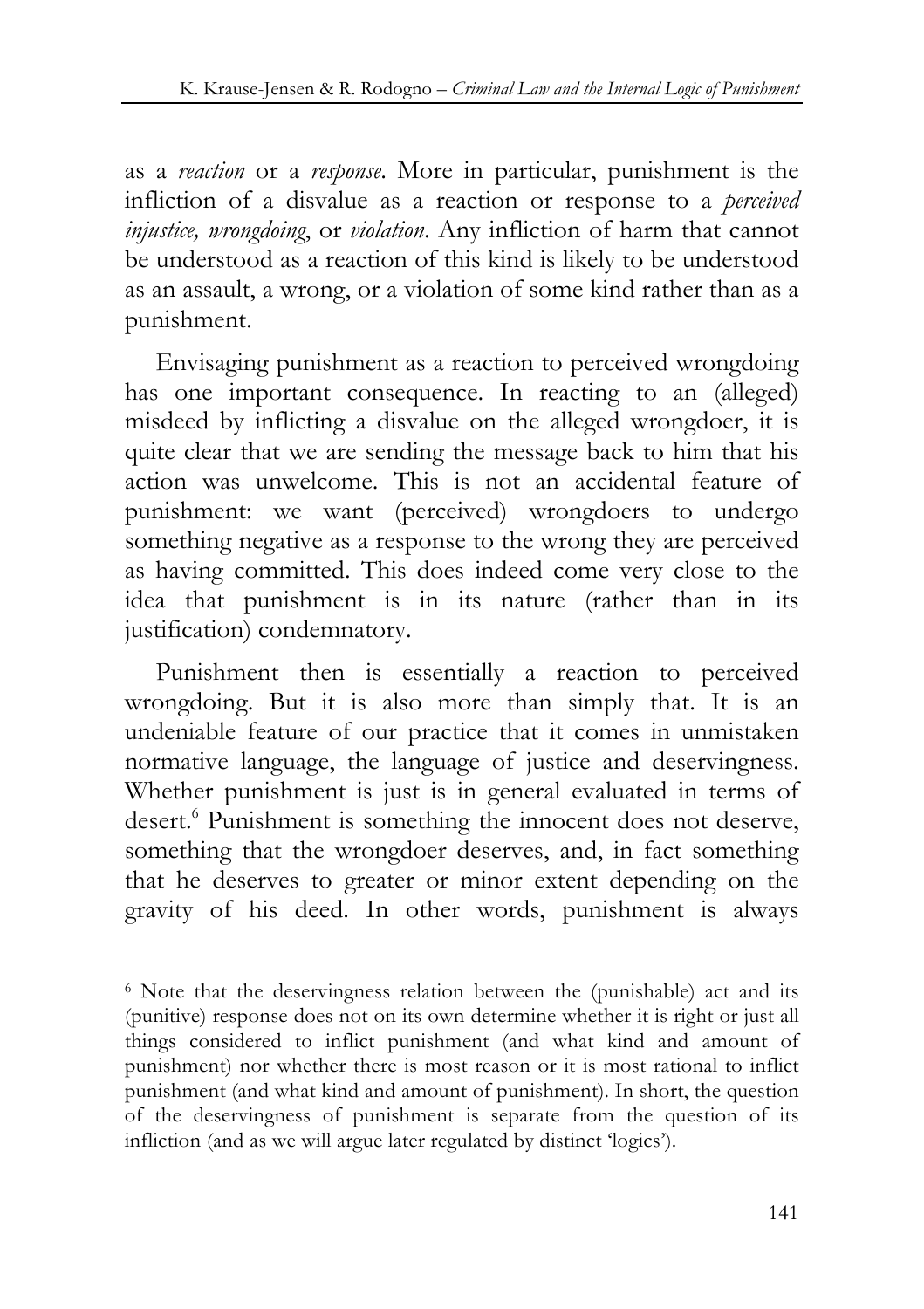considered to be either deserved or undeserved and when deserved there are concerns about the amount, kind, or intensity of punishment that the wrongdoer deserves.

This normativity, however, should not be understood as a sheer linguistic feature of punitive practices. The nature of our discourse should rather be taken to express the phenomenology of our punitive responses. When we punish, or are undergoing the impulse of doing so, our perception of a wrong, and unjustified harm or slight, is accompanied by a feeling of injustice. What is more, we tend to feel entitled to, justified in, or righteous about our punitive attitude. If we perceive that the offender has gotten what he deserved, our feeling of injustice will subside: justice has been done. But if we perceive that the offender has "gotten away with it", the sense of injustice—feelings that the state of affairs ought to be rectified, that the offender deserves to pay for his misdeeds—will linger on for some time.

The immediate reaction that someone deserves punishment is generally modulated by two factors: wrongdoing (which could also amount to an omission) and moral responsibility or culpability. If you committed a wrong act but were not at all culpable (you killed someone while unwillingly hypnotized), no one would say that you deserved to be punished for it. A combination of these two factors, e.g., the severity of the wrong committed and the degree of culpability determines our thoughts about the amount, kind, and intensity of punishment that is deserved.

It becomes clear from these features that our reactive punitive attitudes are *retributive* in nature, for retribution is nothing other than the idea that one should get what one deserves, where this is uniquely determined by the culpability and severity of one's perceived wrong. Given our purposes, this is an arresting conclusion, as it implies that the criminal law has at its core a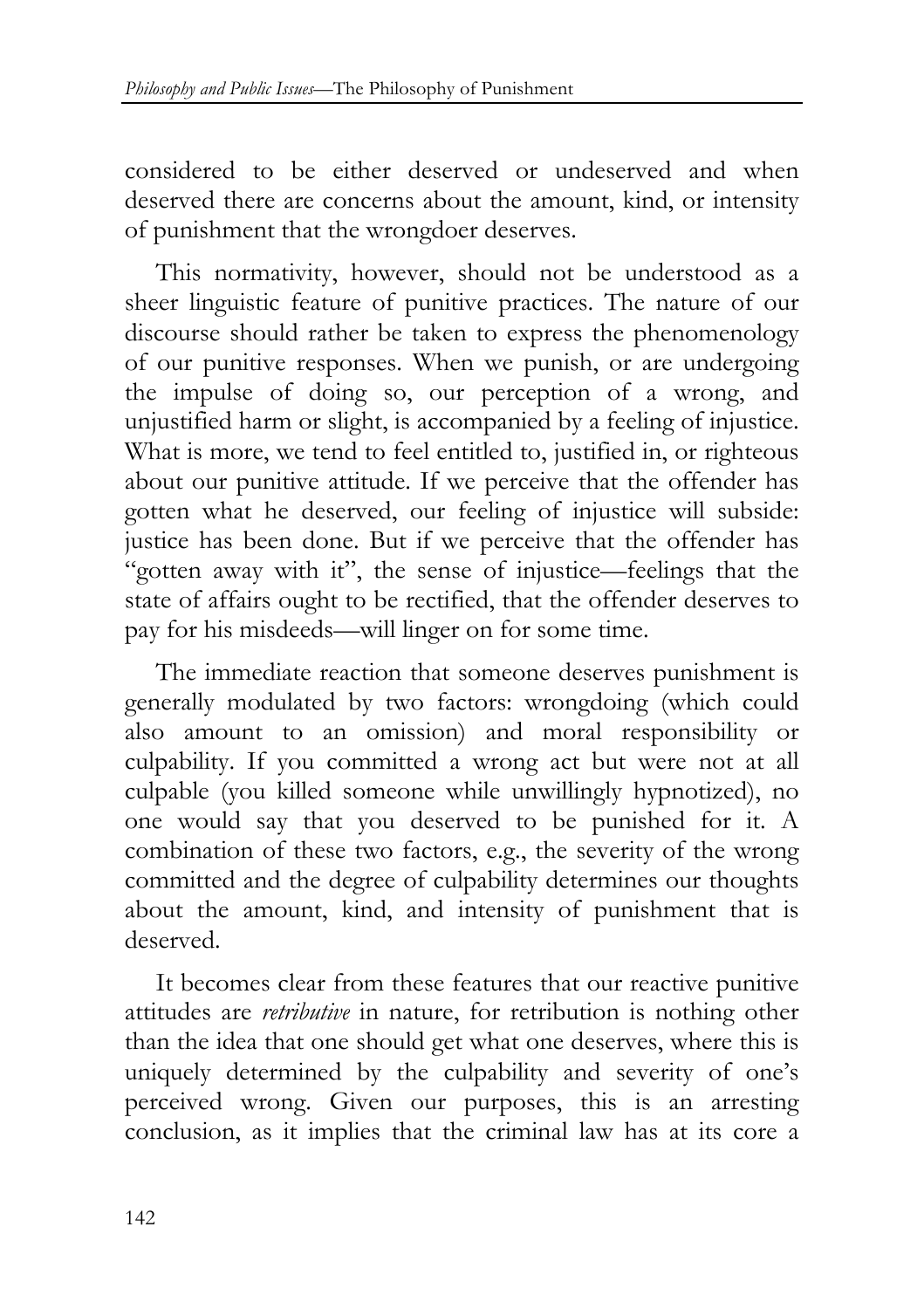practice whose retributive and condemnatory nature would render sufficiently distinct from other modes for the regulation of behaviour available to the state, whose nature is neither retributive nor condemnatory. Instrumentalism would at this point begin to look simply off track, as a view offering an account of something other than punishment.

This central conclusion, however, is in need of greater argumentative support. After all, one may object that the argument so far consists in a mere appeal to intuition and phenomenology. What we would have so far is an arbitrary collection of claims about punishment that include, among others, the idea that it is retributive. In section 3, we will therefore attempt to show that the characterization of punishment provided here is not a mere collection of disparate features but that of a unitary phenomenon. On our account, what gives unity to these features is the fact that punishment is, in some sense to be explained, based on our sense of justice and the emotions in family with anger. In section 4, we show how through this account we gain evidence to the effect that punishment is indeed retributive.

#### **III**

#### **The Emotive Account of Punishment**

Consider once again our characterization of punishment as a reaction to the perception of a wrongdoing or injustice accompanied by feelings of injustice, and followed by the intentional infliction of disvalue on the perceived wrongdoer. When punishment is considered, more holistically, in these terms, it mirrors important elements of our sense of justice and the emotive basis to which this is often associated. Providing support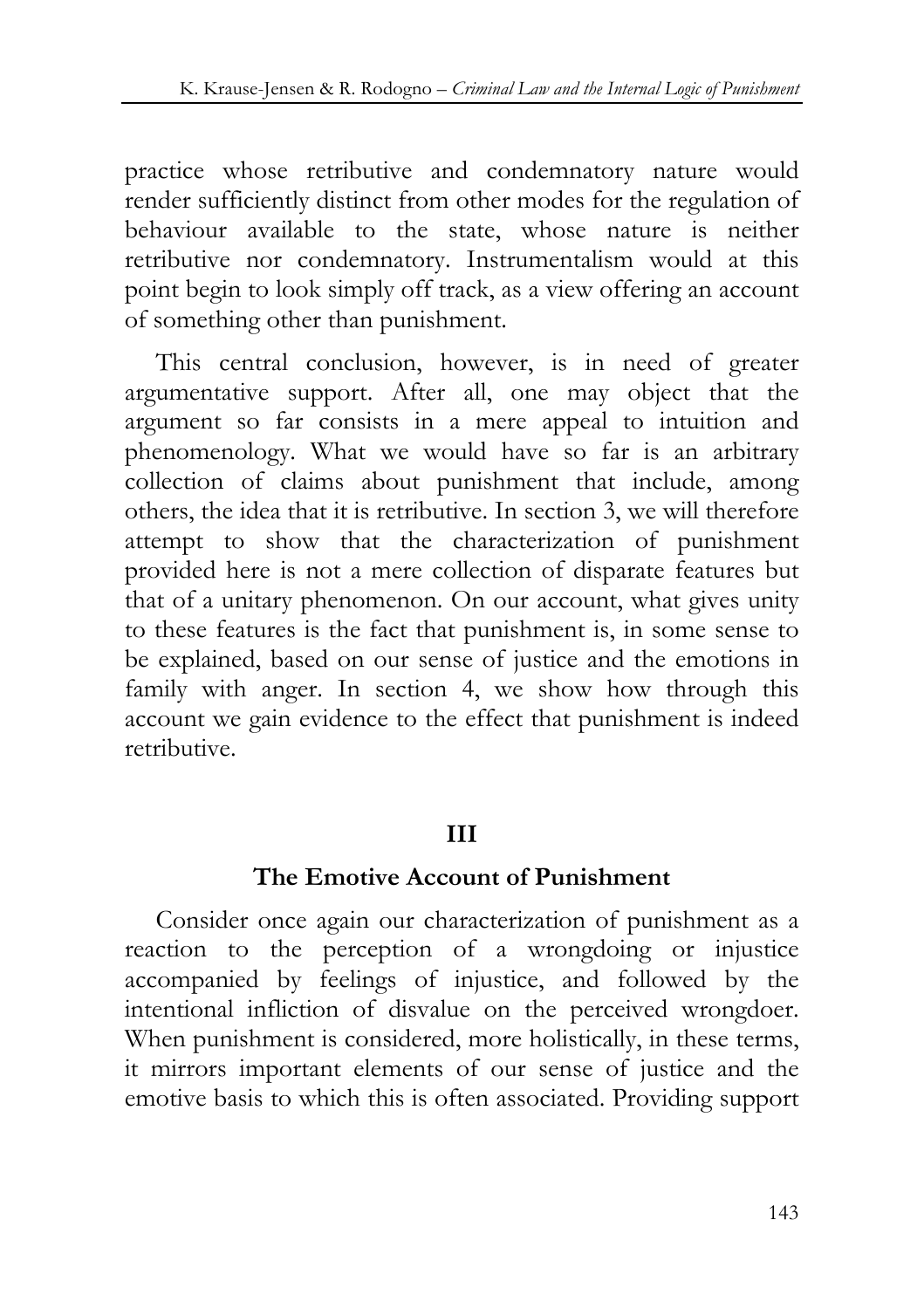for this claim will be our main concern in this and the next section.

Consider the way in which we take norm violations to differ in kind. Norm violations come, as it were, in different colours. More specifically, while we may cognize some norm violations as *injustices* (or *wrongdoings*), we may cognize other violations as *imprudent* or *impolite* actions, i.e., the violations of, respectively, prudential norms (e.g., getting drunk the night before an important exam), or of norms of etiquette (e.g. burping loudly at the dinner table). The capacity to cognize norm violations as injustices is part of what we shall call the *sense of justice*. As we saw, this type of cognitions are integral to understanding any action as an instance of punishment as opposed to a simple act of aggression. There is, however, more to the sense of justice. The idea is that, most often, perceived injustice does not leave us cold but is rather accompanied by distinctive feelings and action tendencies. These perceptions are in other words intimately connected to our capacity to react emotionally and, in particular, to react with anger and related emotions such as resentment, indignation, outrage or fury, and moral outrage.<sup>7</sup> Let us henceforth refer to these emotions as a group as *justice-related emotions*. The thesis we propose is roughly that our concept of

<sup>7</sup> With regard to the specific nature of this connection, R. Rodogno "Robots and the Limits of Morality," in M. Nørskov (ed.), *Social Robots: Boundaries, Potential, Challenges* (London: Ashgate 2016), pp. 39-55, argues in favor of a constitutive claim to the effect that it is precisely these emotions that enable us (developmentally and phylogenetically) to cognize certain norm violations as injustices or wrongs. Note that this thesis is compatible with cases in which a subject perceives injustices unaccompanied by the relevant emotive reactions. For the purposes of this paper, however, it will not be necessary to assume this constitutive connection; a less controversial thesis to the effect that the sense of justice and the anger-related emotions are connected in some way (causally, statistically, or constitutively) will do.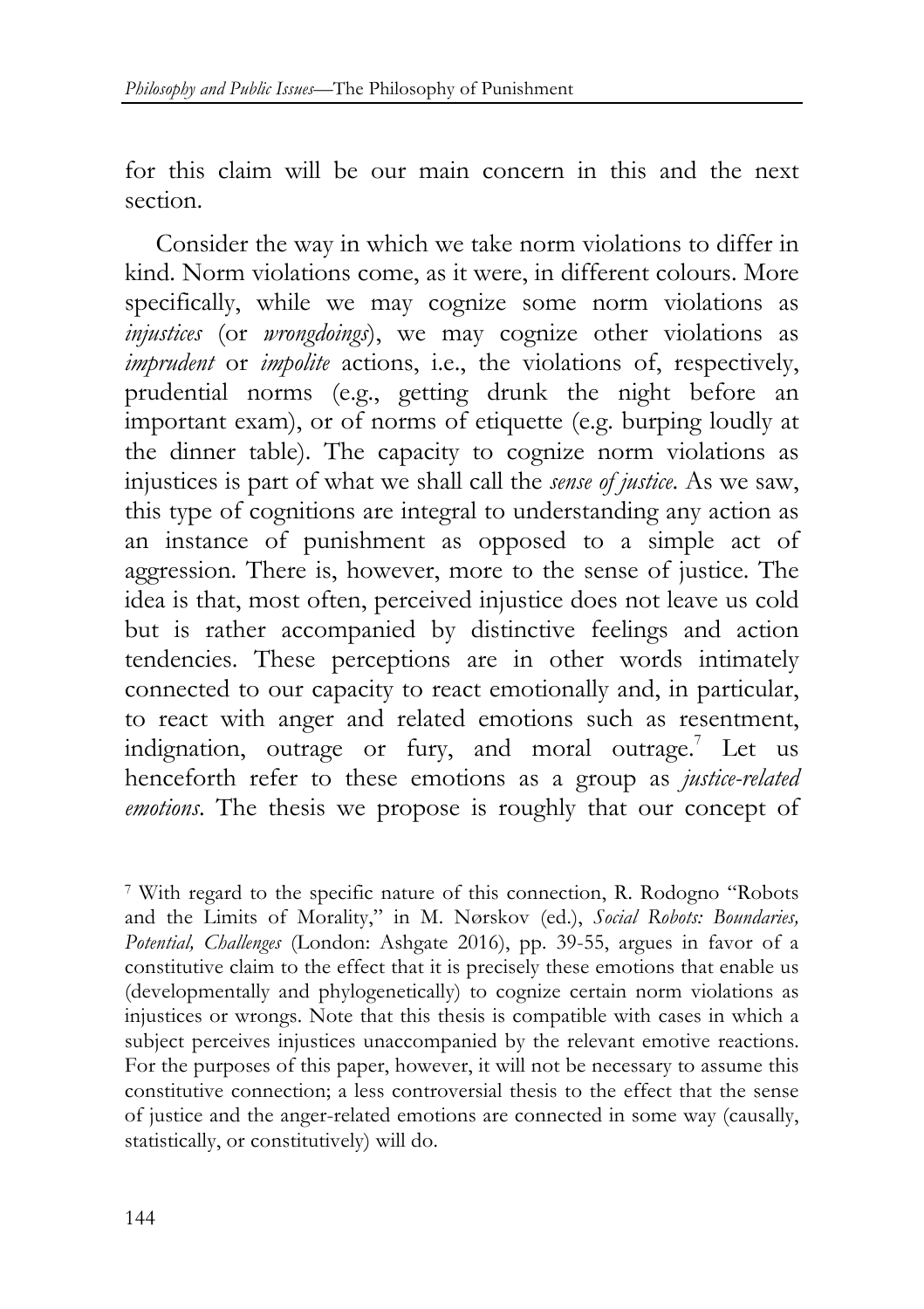punishment and the practices that it animates are phylogenetically and developmentally dependent on the sense of justice and the capacity to experience these emotions.

We can begin articulating and defending this thesis, by considering some classical characterizations of anger. On Aristotle's much discussed account, for example, anger is an impulse, accompanied by pain, to a conspicuous revenge for a conspicuous slight directed without justification towards what concerns oneself or one's friends.<sup>8</sup> Somewhat similarly, Roberts argues that in anger we construe the situation in these terms:

S has culpably offended in the important matter of X (action or omission) and is bad; I am in a moral position to condemn; S deserves (ought) to be hurt for X; may S be hurt for X.9

From these classic examples, there appears to be a similarity between the characterization of punishment, on the one hand, and that of anger, on the other. First, just as punishment is a reaction to perceived wrongdoing or injustice, anger involves cognitions to the effect that someone has culpably (and hence unjustifiably) offended or attacked you and yours, or violated an important norm.<sup>10</sup> Second, just as in punishment we take

<sup>10</sup> It must be noted that the psychological literature is actually divided on one aspect whose presence is decisive to the argument to come. Unlike the account that we will offer, neo-associationist accounts such as those found in L. Berkowitz and E. Harmon-Jones—"Towards and Understanding of the Determinants of Anger," *Emotion* vol. 4, n. 2 (2004), pp. 107-130*—*dismiss the idea that *other-accountability* and *unfairness* would necessarily characterize the formal objects of anger or, as they would rather say, that they are necessary "determinants" of anger: when angry, it does not follow that we perceive or cognize someone as culpable of an unfair action or wrong. On this account,

<sup>8</sup> Aristotle, *Rhetoric,* in *Complete Works. Revised Oxford Translation*, vol. 2. edited by J. Barnes (Princeton, NJ: Princeton University Press 1984), 1378a31-1380a4.

<sup>9</sup> R. Roberts, *Emotions, An essay in Aid of Moral Psychology* (Cambridge: Cambridge University Press 2003), p. 204.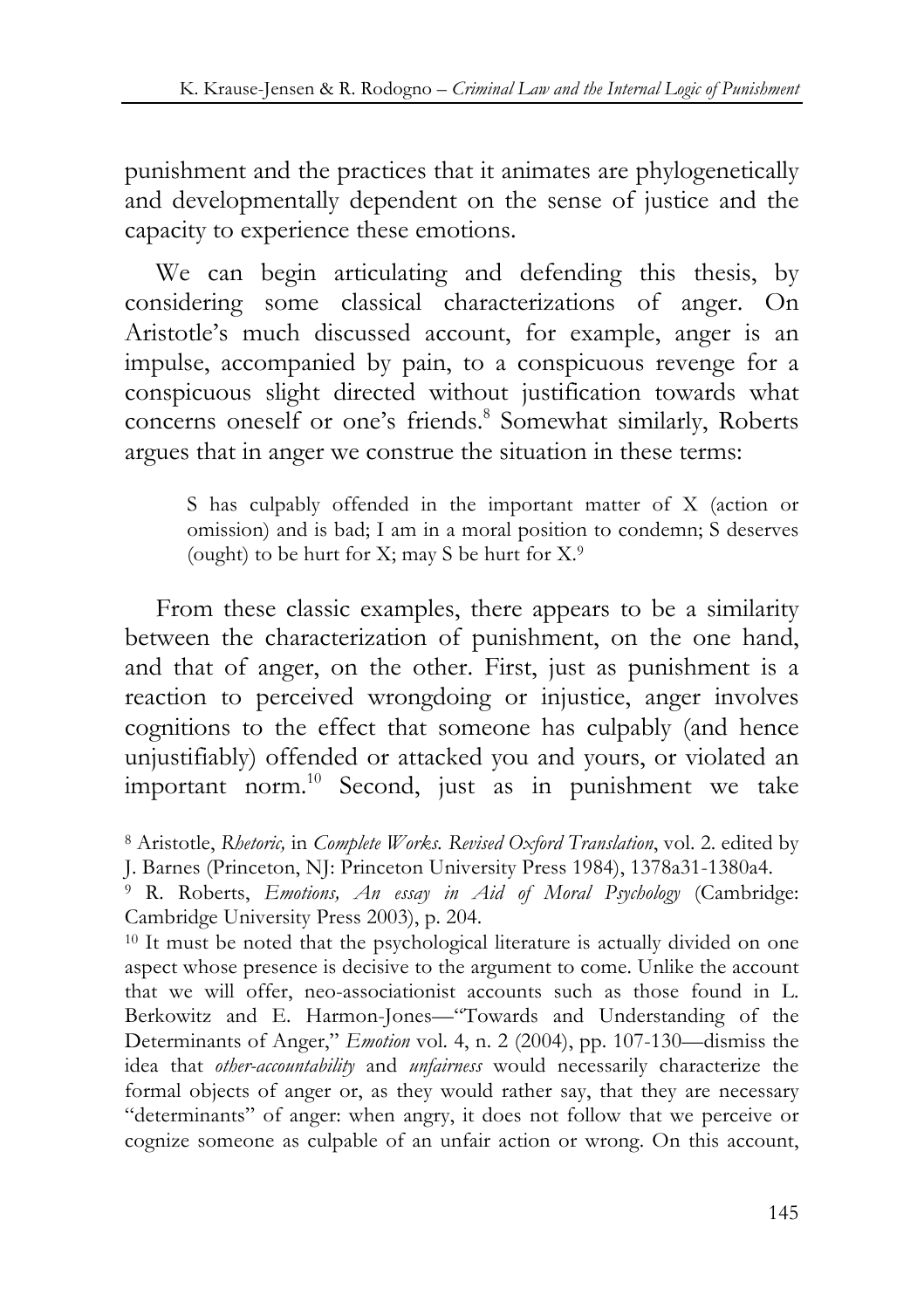ourselves to be righteous in wanting to inflict a disvalue on the offender, in anger we take ourselves to be in a moral position to condemn. Third, in both cases we take it that the offender *deserves* to receive some disvalue. Fourthly, while anger typically involves action tendencies to the effect that the wrongdoer be hurt or be

!!!!!!!!!!!!!!!!!!!!!!!!!!!!!!!!!!!!!!!!!!!!!!!!!!!!!!!!!!!!!!!!!!!!!!!!!!!!!!!!!!!!!!!!!!!!!!!!!!!!!!!!!!!!!!!!!!!!!!!!!!!!!

the perception that one's goal is being frustrated or averted may on its own give rise to anger. Given the centrality of culpable wrongdoing (or unjust intentional behaviour) to our idea of punishment, anger understood in this sense would not qualify as a good explanation for it. Psychologists, however, are divided on this issue as attested by the appraisal approach championed by C.A. Smith and L.D. Kirby, "Appraisal as a pervasive determinant of anger," *Emotion* vol. 4, n. 2 (2004), pp. 133-138). In a recent study involving 832 highschool subjects, Kuppens et al. (2007)—P. Kuppens, I. Van Mechelen, D.J.M. Smits, P. De Boeck, and E. Ceulemans, "Individual differences in patterns of appraisal and anger experience." *Cognition and Emotion* vol. 21 (2007), pp. 689– 713—have shown that while goal frustration is always a necessary determinant of anger, a large number of subjects will not experience anger unless they perceive the situation as involving other-accountability and unfairness. In other words, due to individual differences with regard to a number of dispositional traits, while goal-obstacle is necessary and sufficient for many, it is necessary but insufficient for many others who also need to appraise the situation as involving others-accountability and unfairness. Importantly, the authors further found that if a situation is perceived as involving these three elements – goal-frustration, other-accountability, and unfairness— almost all participants reported experiencing anger. Some may find it hard to identify, for example, the anger you feel when cheated by someone and wanting justice to be done with the emotion that you feel when inattentively tripping on a table leg and wanting to kick the table. We would find it natural to understand the first as an instance of anger at the wrongdoer and the second as an instance of irritation or frustration. For our purposes, however, we need not decide which camp, neo-associationism or appraisal theory, is right about this. Instead, we will call the reader's attention to the fact that anger is here designated as being in family with emotions such as resentment, indignation, outrage or fury, and moral outrage, all emotions that non-controversially involve other-accountability or the attribution of intentionality. We will simply take the type of anger relevant to our emotive account of punishment to be similar in this respect to other emotions that are in family with it.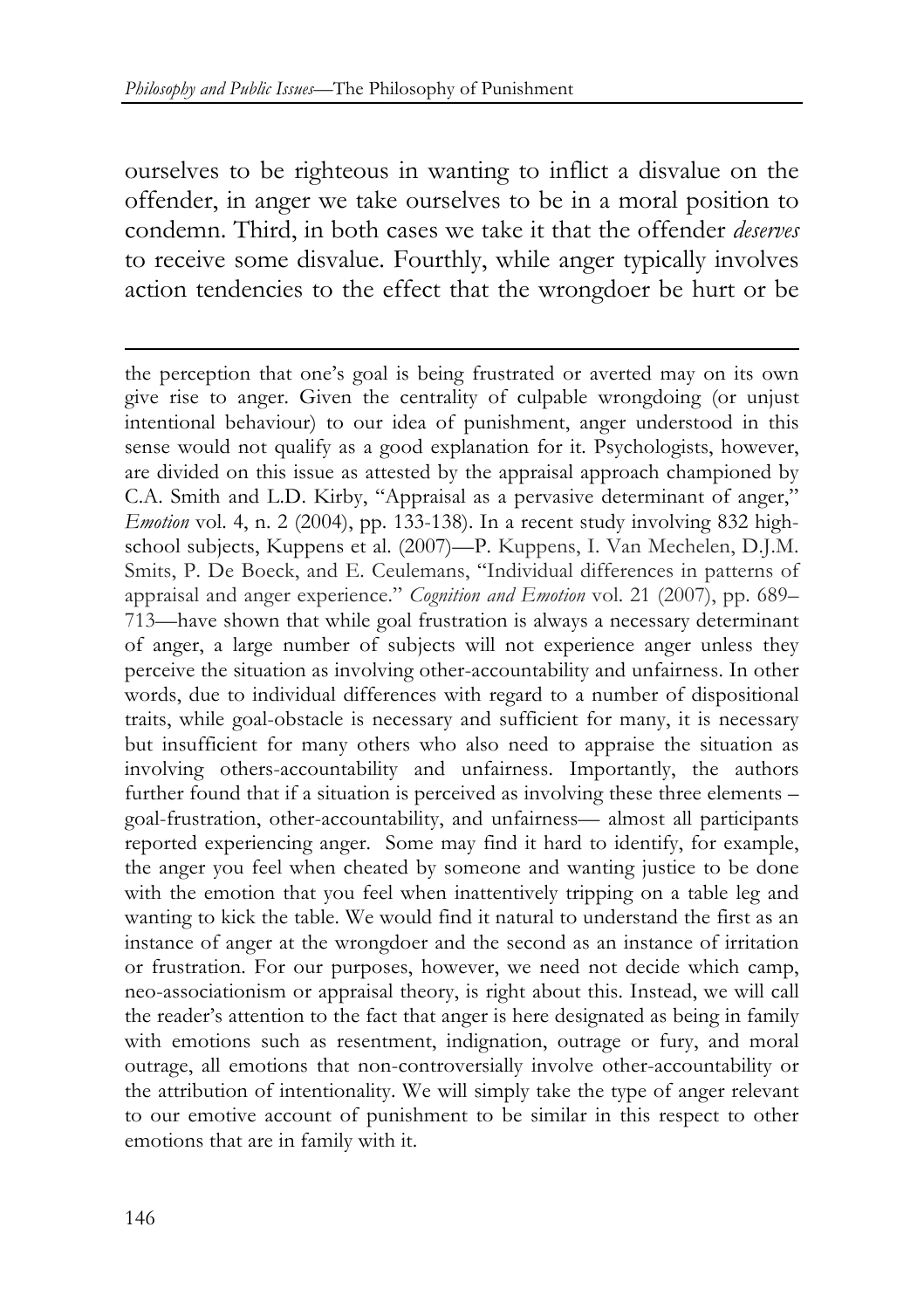inflected some disvalue, punishment involves the actualization of these tendencies. Finally, though this is not Aristotle's claim, we could articulate Aristotle's remark on the painful nature of anger by saying that the negative feeling at issue here is that which we feel when we perceive that an offender has not paid his due, and "justice was not done".

Now we take it that these similarities between anger, on the one hand, and our understanding of punishment, on the other, are not an accidental matter. We rather take it to suggest the thesis already mentioned above according to which:

*Thesis*. The sensitivity to injustice and the capacity to react emotionally thereupon is necessary to understand the concept of punishment and the practices that it animates.

The claim here is that in the absence of the relevant emotive basis there would be no logic or intuitiveness in the flow from evaluations of culpability to inclinations to inflict disvalue, the flow embodied in justice-related emotional processes presented above. How could the idea of responding to perceived harm with the infliction of harm (or disvalue) be intelligible to anyone deprived of the capacity of such emotional processes? Suppose, for a moment that we could establish beyond doubt that a punitive social practice that responded to harm with harm could be shown to have no deterrent or educational effect whatsoever. While some (but by no means all) of us may thereby take such a practice to lack justification, most of us will still understand the practice, find it intuitive or intelligible, or displaying a certain logic or point. This intelligibility, we claim, is due to our sense of justice and our capacity to experience justice-related emotions.

The thesis we propose is not to the effect that each and every occurrence of punishment requires a corresponding occurrence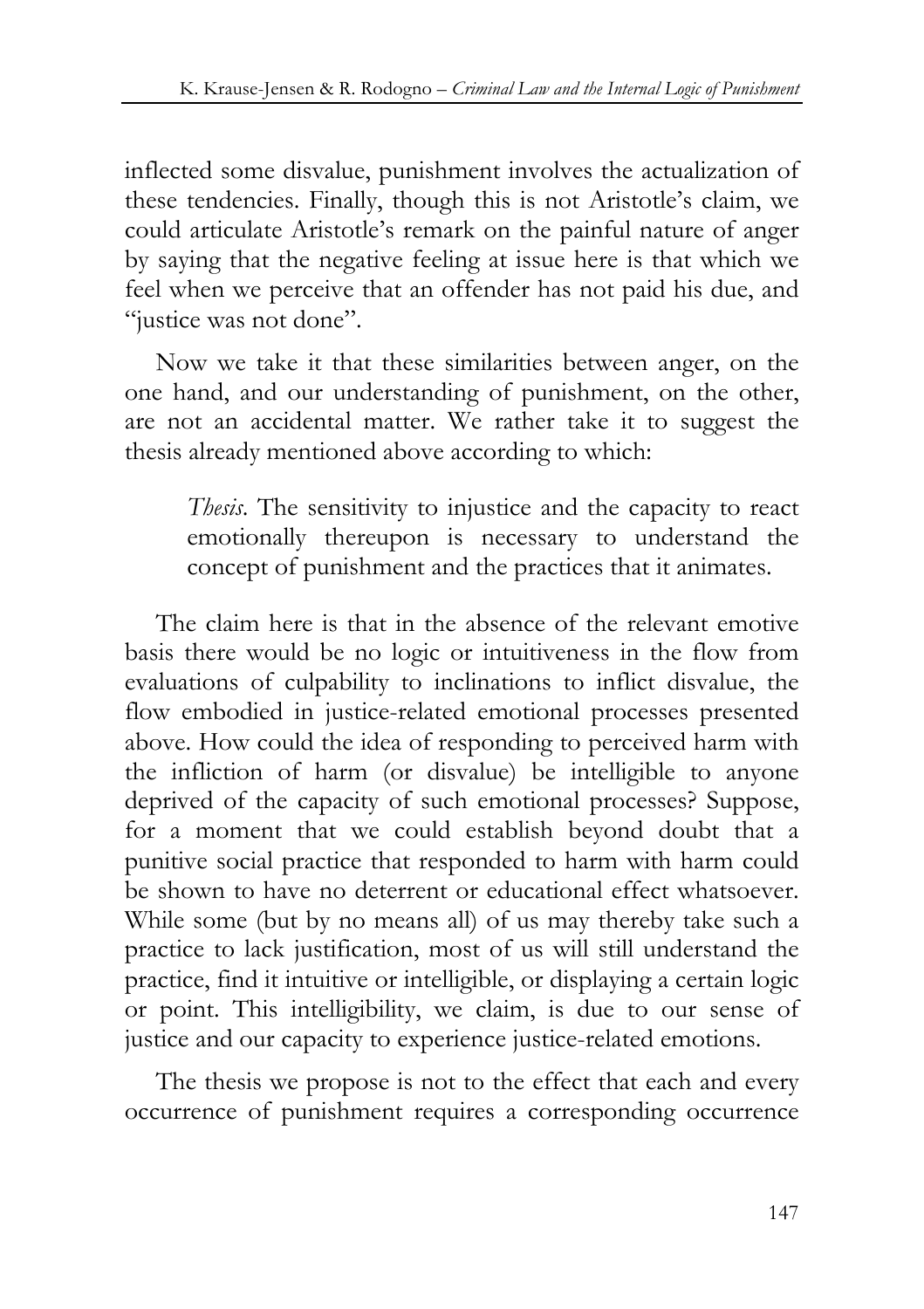of anger in those who impart the punishment. That thesis would be quickly rejected by the existence of institutionalized forms of punishment, such as punishment by the state, in which state officials will often inflict punishment without necessarily feeling justice-related emotions. Our thesis does not try to establish a one-to-one connection between occurrences of punishment, on the one hand, and occurrences of justice-related emotions, on the other. It is a thesis about the genesis and, from there, the nature of the concept of punishment and the social practices that it animates.

The thesis is rather to the effect that grasping the concept 'punishment' requires certain emotional capacities because this concept is itself a product of these capacities. If correct, it would follow from this view that those individuals (human or otherwise) who lack this capacity or whose capacity is damaged or impaired will fail to understand our punitive practices. Individuals are born in social contexts that include punitive practices whose content was actively and progressively shaped through the ages by our ancestors' sense of justice and justice-related emotions. These practices, with their specific content, are already in place whenever any individual is born. As they develop their social, affective and cognitive skills, individuals come to learn about and understand the ambient punitive practices. Those individuals (humans or otherwise) unequipped with the relevant capacities will struggle to make sense of them.

In the remaining part of this section, we present and articulate five auxiliary theses, which, if true, would lend inductive support to *Thesis*. Whether there is indeed any evidence in favour of these auxiliary theses will be discussed in the next section.

Consider first: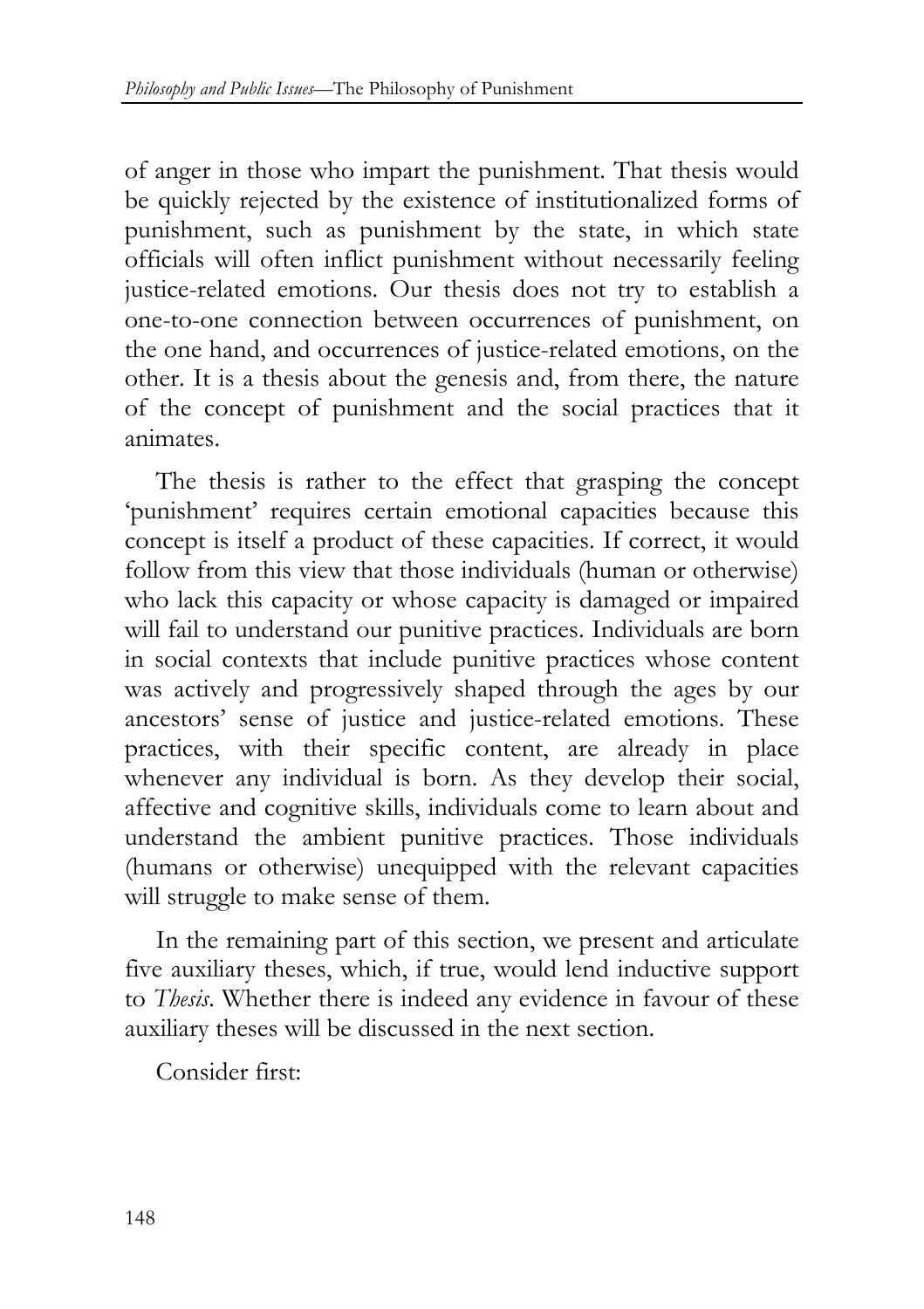*Thesis 1.* Individuals who lack the capacity to feel justicerelated emotions (or whose capacity has been significantly hindered or damaged) exhibit significantly different patterns of behaviour as a response to injustice.

*Thesis 1* is indeed very close to our original thesis. However, while the latter focussed on the connection between the capacity to feel justice-related emotions and the *intelligibility* of the concept of punishment, the former focuses on the connection between that capacity and actual patterns of punitive *behaviour* (or lack thereof). Behavioural patterns will be taken as evidence that the correct type of understanding is in place. In particular, evidence to the effect that those whose relevant capacities are absent or impaired do not punish as much, or as hard, or at all, is indirect evidence to the effect that they lack the proper understanding of punishment and, hence, of the practices that it animates. Unfortunately, however, this thesis has to be laid to rest here, as no empirical evidence either in favour or against it seem to have been gathered to date.

With the next four theses, we shift focus from the *capacity* to feel justice-related emotions in general, to the way in which sensitivity to such emotions affects instances of punishment, and the way in which occurrences of the former affect and co-occur with occurrences of the latter. Hence:

*Thesis 2.* Occurrences of justice-related emotions partly determine who and what is to be considered as deserving of punishment.

Clear evidence that the occurrence of justice-related emotions in a subject has an effect on the subject's judgements about who and what is deserving punishment is here taken as indirect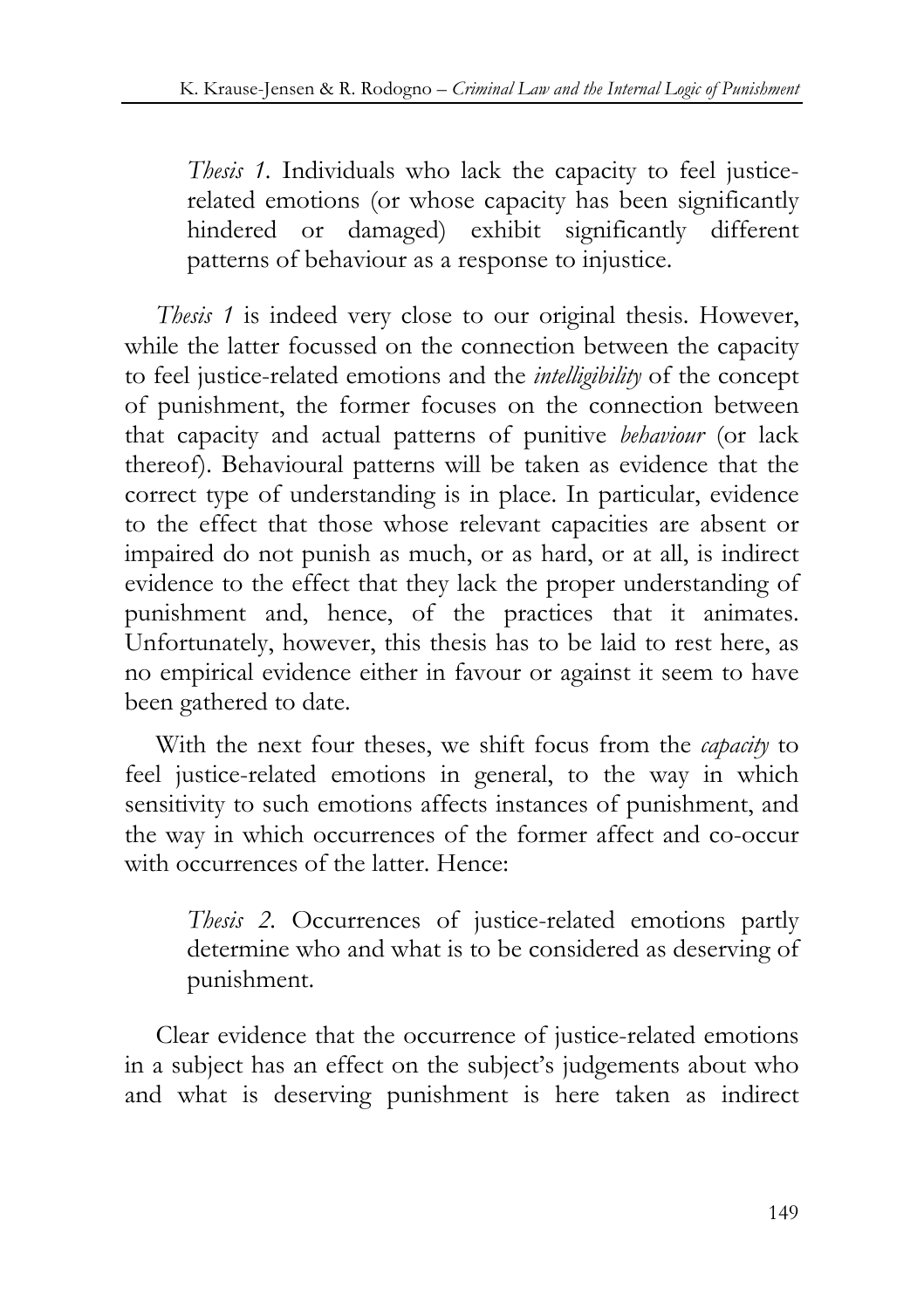evidence in favour of our main proposal. The same goes for the next claim:

*Thesis 3.* Individuals' sensitivity to justice and justice-related emotions affects the content, strength and frequency of their punitive attitudes.

You may be sensitive to justice in the sense that episodes that would typically not elicit for example anger in others, do elicit anger in you because you conceive that episode as unjust. And similarly, you may be more sensitive to justice than others in the sense that you typically experience justice-related emotions more intensely than them. As we understand the thesis, one should expect those who tend to feel for example anger more intensely (with regard to certain kinds of violations, or perhaps with regard to violations more generally) to hold harsher punitive attitudes. This thesis can be understood both at the level of single individuals or of entire groups, be they defined by culture, gender, or both. Hence it may be that due to certain cultural contingencies certain violations are experienced as for example more angering by certain groups as opposed to others. We should thereby expect these violations to be the object of harsher punitive attitudes on behalf of members of such groups.

These theses explicate three important senses in which punishment is based in justice-related emotions. Even though none of these theses implies that we must be undergoing an occurrence of justice-related emotions in order to experience punitive attitudes, the way in which we envisage punishment to be based in justice-related emotions would certainly involve the following:

*Thesis 4*. Occurrences of punitive attitudes tend to co-occur with justice-related emotions.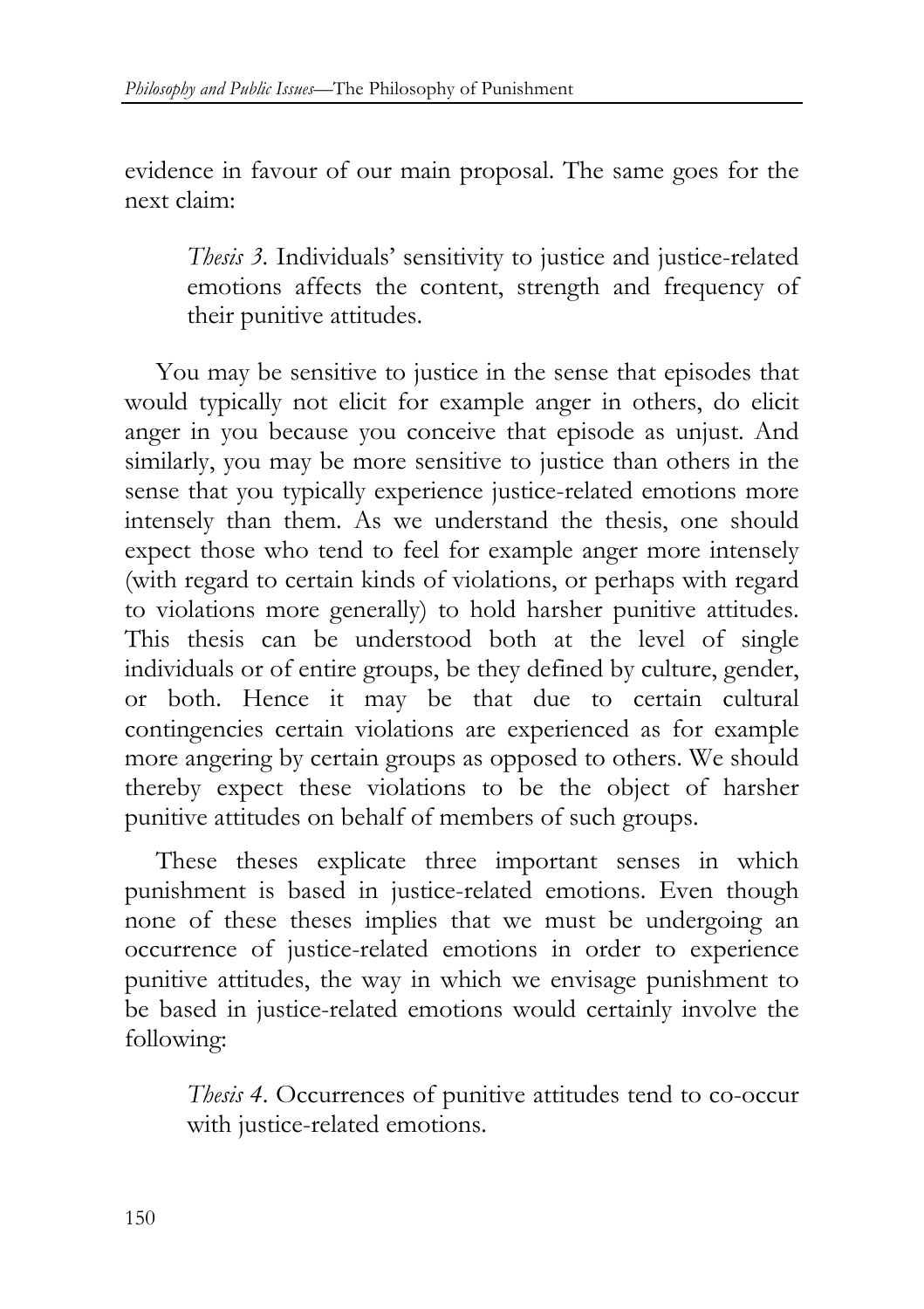The idea here is that punitive tendencies are a part of occurrences of justice-related emotions. Hence, occurrences of the latter will carry punitive attitudes in their stride. The inverse is also true but only typically so given that, as explained above, we may well make judgements about punishment in the absence of an occurrence of anger or other anger-related emotions.

Finally, given our understanding of punishment as inherently retributive, and given *Thesis 4*, we should expect the following final claim to be true:

*Thesis 5*. Justice-related emotions co-occur with punitive attitudes that are retributive in nature.

As we are about to see, work in social psychology does indeed provide some evidence in support of theses 2-5, and thereby supports our claim that punishment is an emotionally based retributive concept closely connected to our sense of justice. In the next section, we provide a quick overview of the literature relevant to establishing this claim.

#### **IV**

#### **The Psychology of Punishment**

Social psychologists have begun to explore both people's explicit beliefs about the justification of punishment and their motivation in punishing. A number of studies is taken to show that ordinary people, while overtly declaring to punish on consequentialist as well as retributive grounds, in practice would tend to judge the appropriateness of punishment on various cases pretty much in accordance with retributive intuitions about just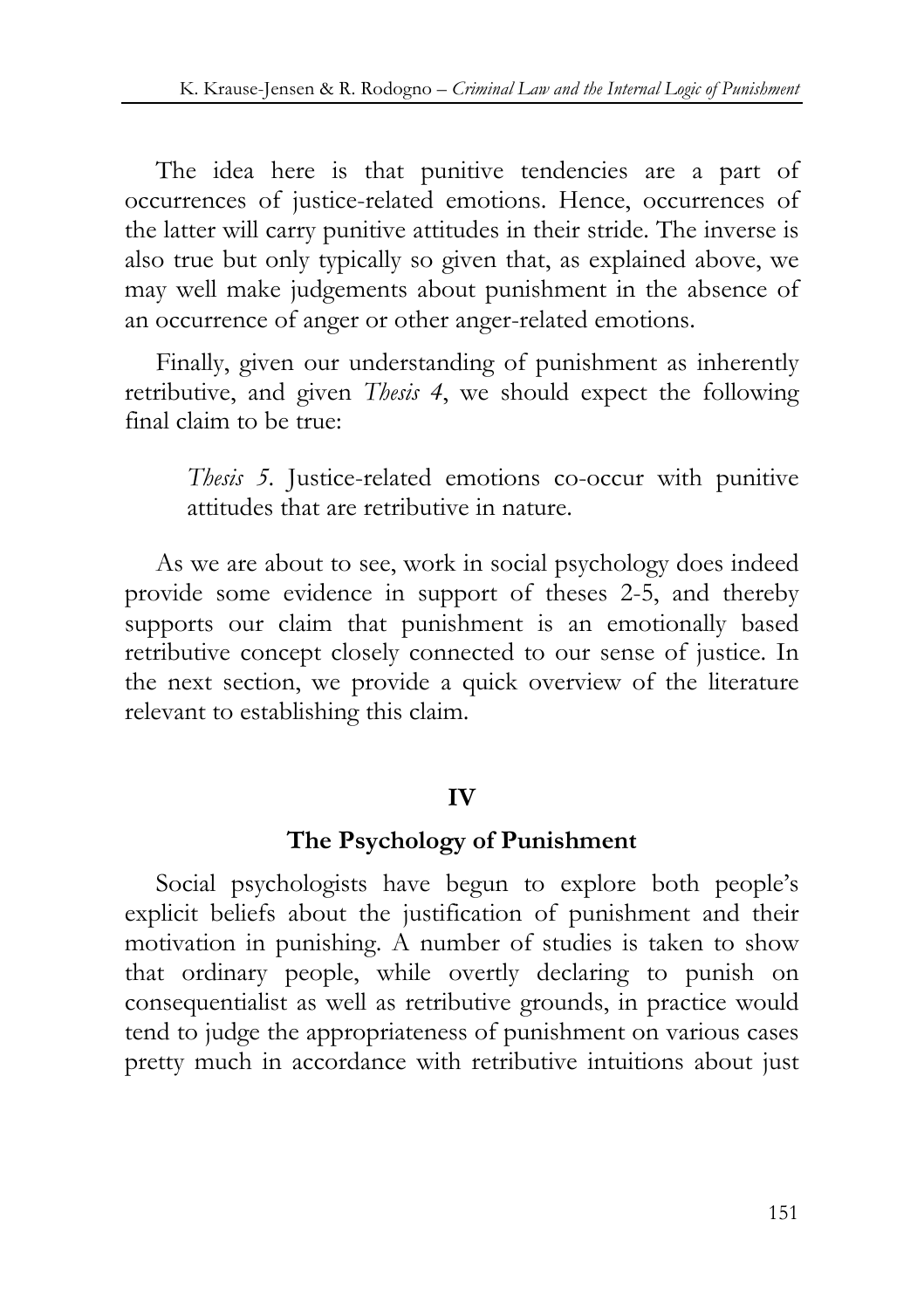deserts.<sup>11</sup> There is in other words a disconnection between what people take to be the justification of punishment and the way in which they tend to punish in practice.<sup>12</sup> Importantly, however, it looks like when deciding what punishment to impart on someone, individuals are driven by retributivist as opposed to consequentialist considerations.

Some of these studies measured and emphasized the presence and co-variation of anger in connection with the severity of punitive attitudes. Carlsmith *et al*., for example, found that moral outrage ratings were a strong predictor of judgements about punishment and mediated the influence of retributive considerations on those judgments: seriousness of wrongdoing

<sup>11</sup> See, for example, R.M. McFatter, "Sentencing strategies and justice: effects of punishment philosophy on sentencing decisions," *Journal of Personality and Social Psychology* 36 (1978), pp. 1490–1500; R.M. McFatter, "Purposes of punishment: effects of utilities of criminal sanctions on perceived appropriateness," *Journal of Applied Psychology* vol. 67 (1982), pp. 255–267; D. Kahneman, D. Schkade and C. R. Sunstein, "Shared outrage and erratic awards: the psychology of punitive damages," *Journal of Risk and Uncertainty* 16 (1998), pp. 49–86; J.M. Darley, K.M. Carlsmith, and P.H. Robinson, "Incapacitation and just deserts as motives for punishment," *Law and Human Behavior* 24 (2000), pp. 659-683; K.M. Carlsmith, "The roles of retribution and utility in determining punishment," *Journal of Experimental Social Psychology* 42 (2006), pp. 437–451; K.M. Carlsmith, "On justifying punishment: The discrepancy between words and actions," *Social Justice Research* 21 (2008), pp. 119–137, K.M. Carlsmith and J.M. Darley, "Psychological aspects of retributive justice," *Advances in Experimental Social Psychology* 40 (2008), pp. 193– 236; K.M. Carlsmith, J.M. Darley and P.H. Robinson, "Why Do We Punish? Deterrence and Just Deserts as Motives for Punishment," *Journal of Personality and Social Psychology* 83 (2002), pp. 284–299; J. Baron and I. Ritov, "The role of probability of detection in judgments of punishment," *Journal of Legal Analysis* 2 (2009), pp. 553-590.

<sup>12</sup> Nadelhoffer et al challenged the evidence to the effect that we are retributivist in practice as gathered by the studies mentioned above but do provide evidence to that effect through another experimental set up.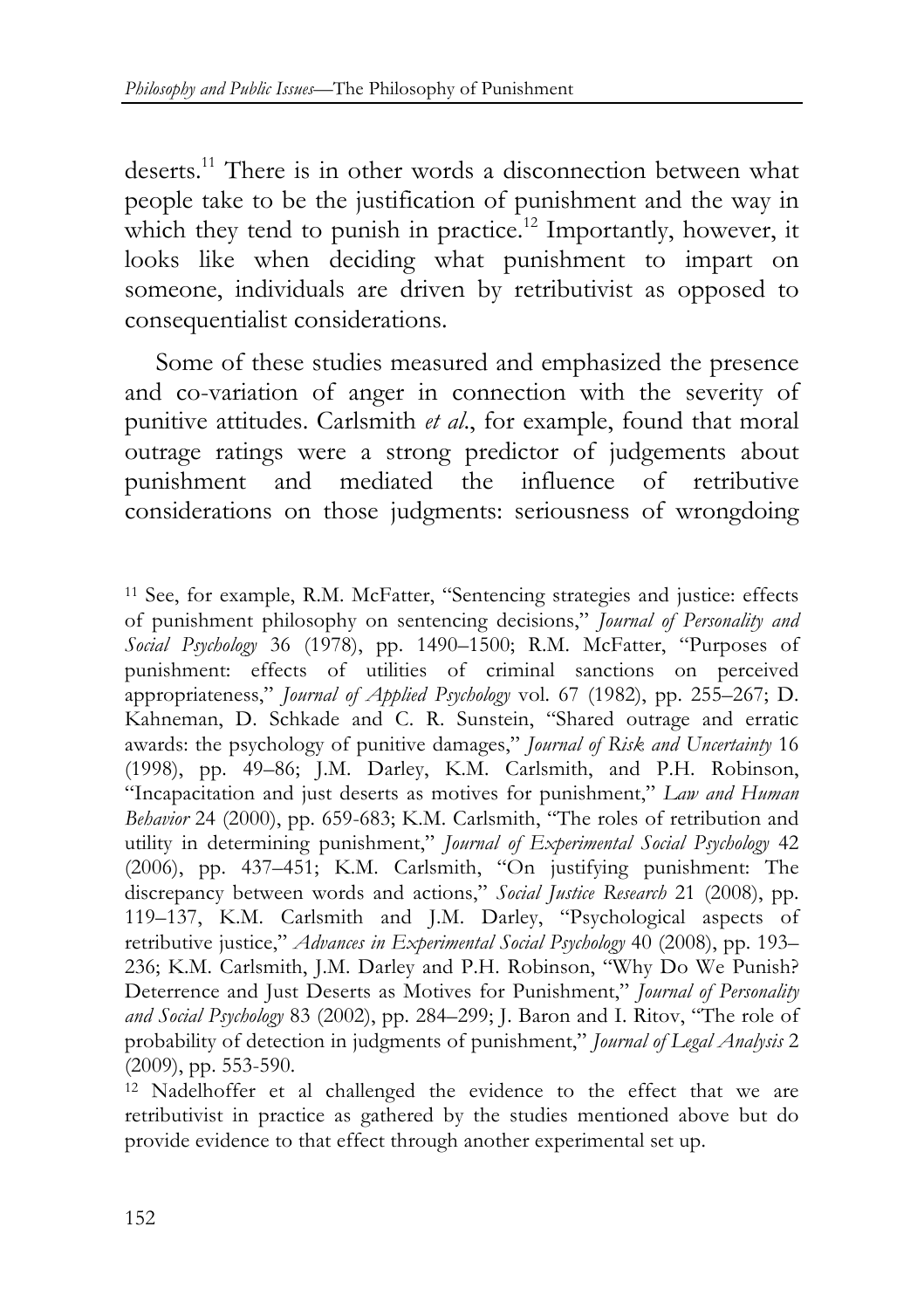and absence of mitigating circumstances tended to co-vary with reported anger and judgements on severity of punishment.<sup>13</sup> This we shall take as evidence in favour of Theses 2, 3, 4 and 5.

Unlike the studies mentioned so far, the studies that we are about to review share the feature of manipulating anger directly. Psychologists working in this area are usually interested in documenting co-variation and causal relations. As a result, they tend to conceptualize anger and punitive judgements/attitudes as separately operationalizable occurrences whose relation needs to be documented. As we shall see, while leading to interesting and useful results, this approach has limited exploratory power.

A useful study is Lerner *et al.*, in which anger was induced in some subjects but not in a control group in order to compare the two groups' respective punitive reactions.<sup>14</sup> More in particular, the experimenters induced anger by exposing individuals to a video displaying bullying behaviour. They then asked the subjects to rate the degree to which perpetrators of hypothetical harms (unrelated to those shown in the video) should be punished. The punishment ratings for the subjects in the anger induction group were higher than those for subjects in a control group, indicating that incidental anger has a causal effect on (spills over) judgments about punishment, in line with (some version) of Thesis 4.15

<sup>13</sup> K.M. Carlsmith, J.M. Darley, P.H. Robinson, "Why Do We Punish? Deterrence and Just Deserts as Motives for Punishment."

<sup>14</sup> J.S. Lerner, J.H. Goldberg, P.E. Tetlock, "Sober Second Thought: The Effects of Accountability, Anger, and Authoritarianism on Attributions of responsibility," *Personality and Social Psychology Bulletin* 24 (1998), p. 563.

<sup>15</sup> Psychologists are forced by their conceptualizations to understand punitive judgements as effects caused by the occurrence of anger. One may however see them as part of the same process as anger. Thesis 4 is cashed out in terms that are compatible with both views.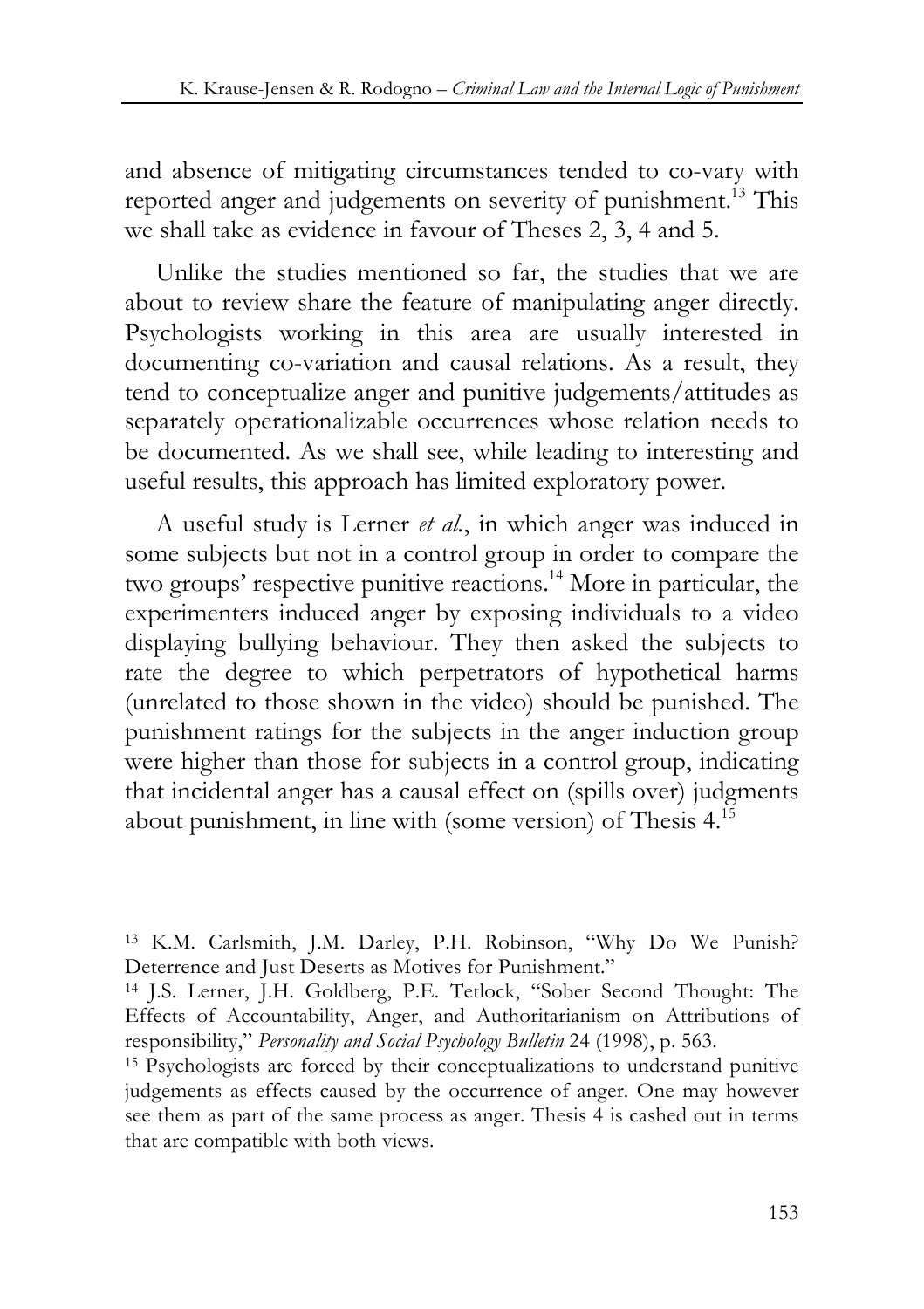The link between anger occurrences, our sense of justice and punitive attitudes has also been studied in connection with the vast literature on the so-called Ultimatum Game.16 In the standard version of this game, one individual (proposer) controls an amount of money (say \$10) and makes an offer to another individual (responder) on how to divide the \$10 between the two individuals. Both individuals know the amount being divided and the rules of the bargaining. The responder can either accept or reject the offer. If the offer is accepted, the sum of money is divided as proposed and the bargaining ends. If the offer is rejected, both individuals receive nothing and the bargaining ends. As Srivastava *et al.* explain:

The game–theoretic, sub-game perfect equilibrium, prediction is that a proposer should offer the smallest unit of currency and the responder should accept. The rationale is that an income maximizing individual would accept any offer since something is better than nothing. In contrast to the normative prediction, two robust findings have emerged in the literature (Camerer & Thaler, 1995; Guüh, 1995). First, proposers typically offer about 30–40% of the total amount, with a 50–50 split often the mode. Second, responders typically reject offers that represent less than 25% of the total amount. These findings suggest that individuals' behaviour is not entirely driven by self-interest. … The finding that responders are more likely to accept small offers when they come from a random device than from a human agent suggests that individuals punish unfairness and are not merely rejecting inequality (Blount, 1995). The willingness to sacrifice one's own interests (i.e., at a cost to one self) to punish those who are being

<sup>16</sup> The literature makes a reference to our feeling of fairness rather than our sense of justice. In this context, however, we take this distinction to be irrelevant.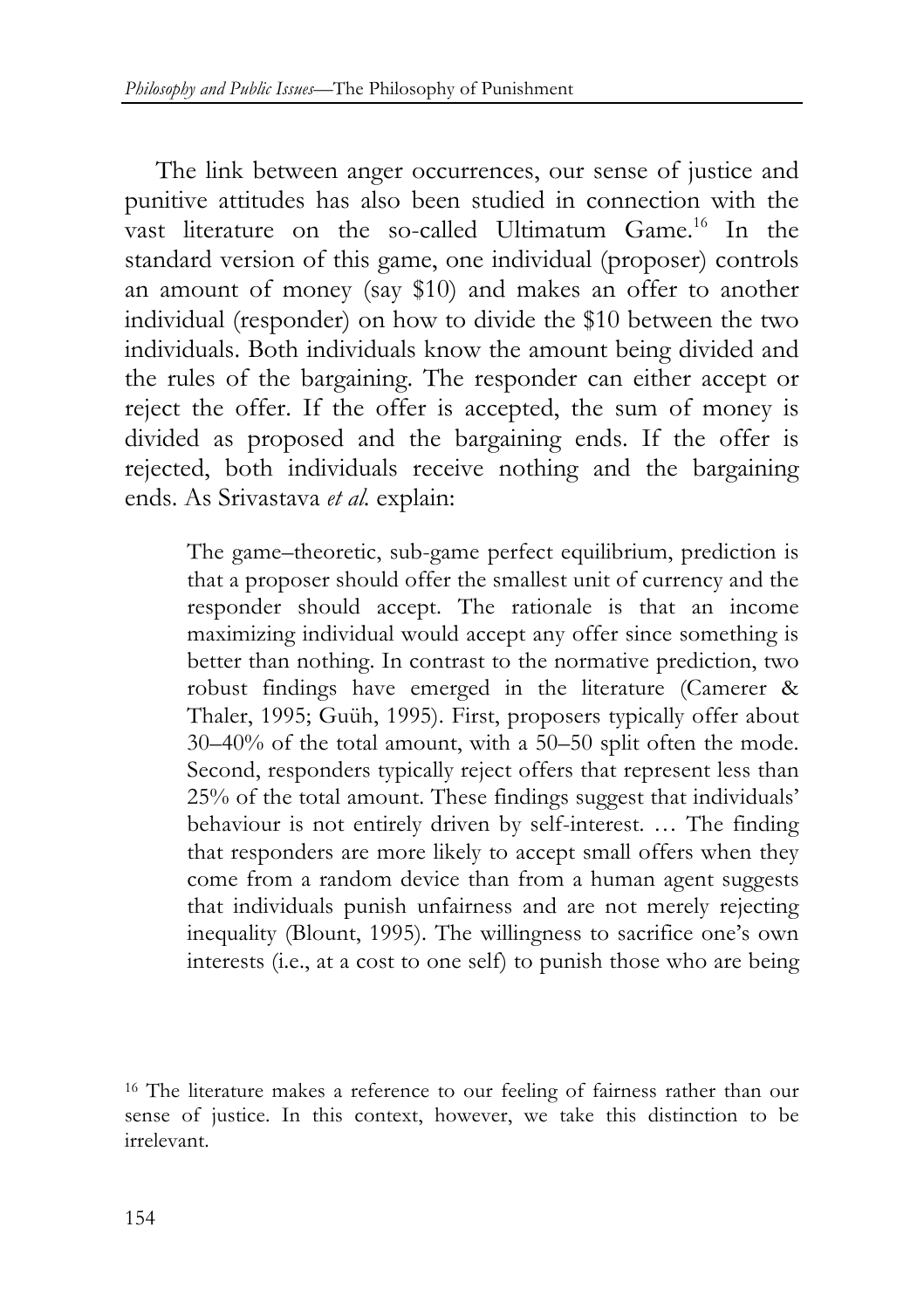unfair suggests that emotions may underlie responders' rejection decisions.<sup>17</sup>

Note also how the nature of the game is such as to fall naturally in line with the idea that punitive attitudes are retributive. Players are aware that the traditional Ultimatum Game is a one-off interaction. Any impulse to punish at a cost to oneself, then, cannot be justified in terms of the effect that it may have on the proposer in future interaction. What is more, in their study, Srivastava *et al.* examine the extent to which in the Ultimatum Game, the cognitive appraisal of unfairness leads to the emotion of anger, which in turn, drives punitive behaviour (i.e., the rejection of offers).18 The evidence gathered by the authors indeed suggests that anger mediates the influence of offer size on rejection rates as well as the influence of unfairness appraisals on rejection rates, evidence once again in line with Theses 4 and  $5^{19}$ 

<sup>17</sup> J. Srivastava, F. Espinoza, A. Fedorikhin, "Coupling and Decoupling of Unfairness and Anger in Ultimatum Bargaining," *Journal of Behavioral Decision Making* 22 (2009), pp. 475–489, on p. 476. <sup>18</sup> *Ibid*.

<sup>19</sup> *Ibid.*, p. 481. The mediating role of anger was further confirmed in two ingenious ways. First, the authors decoupled the cognitive appraisal of unfairness from the anger reaction. This method is relevant against the background of research showing that behavioral response driven by emotions, and anger in particular, can be altered by leading people to believe that the emotion being experienced is caused by an external, unrelated source. Strivasana *et al.* hence induced their subjects to believe that their anger was to be attributed to something other than the unfair offer. They then recorded that rejection rates in this group fell to 60% as compared to 93% in the control group (*Ibid.*, p. 483). Secondly, in their final study (*Ibid.*, pp. 484-486), the authors confirm that the effect is explained by the specific emotion of anger as opposed to negative valenced emotions in general. Note finally that studies using other bargaining tasks (G. Ben-Shakhar, G. Bornstein, A. Hopfensitz, F. van Winden "Reciprocity and emotions in bargaining using physiological and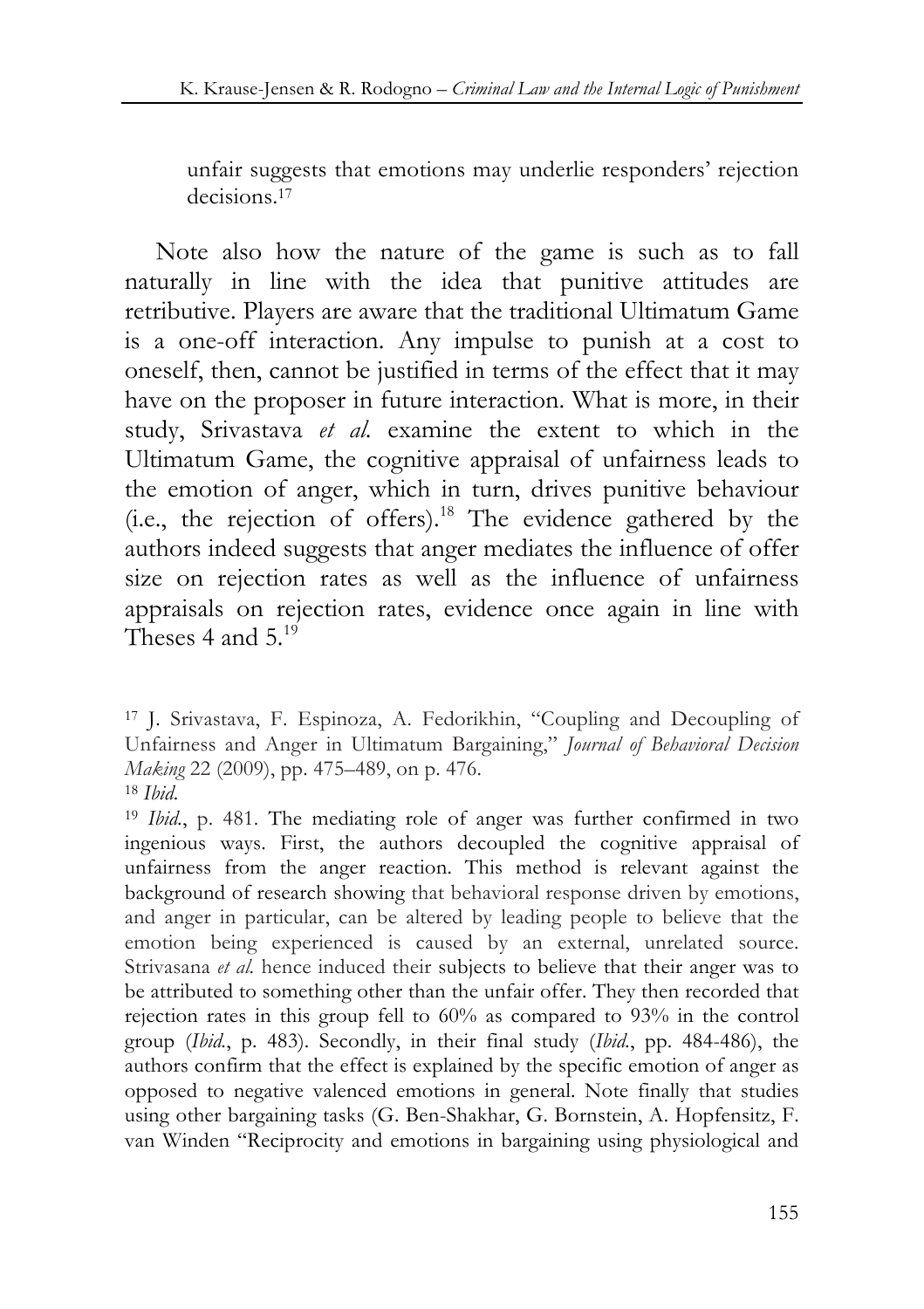As Wiegman notes,<sup>20</sup> studies such as Lerner *et al.*<sup>21</sup> and Strivastava *et al.*<sup>22</sup> deal purely with incidental anger, i.e., how the anger caused by one person has spill-over effects on punitive attitudes directed to other persons. The evidence gathered by Fabiansson and Denson remedies this shortcoming thereby providing further evidence in favour of Theses  $4$  and  $5^{23}$ Participants gave a brief speech about their life goals to a fictitious participant and were subsequently either insulted or not by the fictitious participant. Next, participants played two ultimatum games against the fictitious participant and nonprovoking control counterparts. Across two economic bargaining tasks the authors found that provoked participants punished the speech task counterpart more than unprovoked participants. Angered participants were more likely to give money to a novel participant than the person who provoked them. Angered participants also proposed less fair offers to the speech task counterpart than participants who were not provoked. Finally, they were less willing to accept offers from the speech task counterpart regardless of how fair the offer was.

Beside evidence to the effect that anger incidentally and directly modulates punitive responses in situations in which one is

!!!!!!!!!!!!!!!!!!!!!!!!!!!!!!!!!!!!!!!!!!!!!!!!!!!!!!!!!!!!!!!!!!!!!!!!!!!!!!!!!!!!!!!!!!!!!!!!!!!!!!!!!!!!!!!!!!!!!!!!!!!!!

self-report measures," *Journal of Economic Psychology* 28 (2007), pp. 314–323) have also shown that physiological arousal and self-reported anger are associated with punishment decisions.

<sup>20</sup> I.T. Wiegman, *Anger and Puishment: Natural History and Normative Significance* (Ph.D. Dissertation, Washington University in St. Louis 2014), p.14.

<sup>21</sup> J.S. Lerner, J.H. Goldberg, P.E. Tetlock, "Sober Second Thought: The Effects of Accountability, Anger, and Authoritarianism on Attributions of responsibility,"

<sup>22</sup> J. Srivastava, F. Espinoza, A. Fedorikhin, "Coupling and Decoupling of Unfairness and Anger in Ultimatum Bargaining."

<sup>23</sup> E.C. Fabiansson, T.F. Denson, "The Effects of Intrapersonal Anger and Its Regulation in Economic Bargaining," PLoS ONE 7 (2012), https://doi.org/10.1371/journal.pone.0051595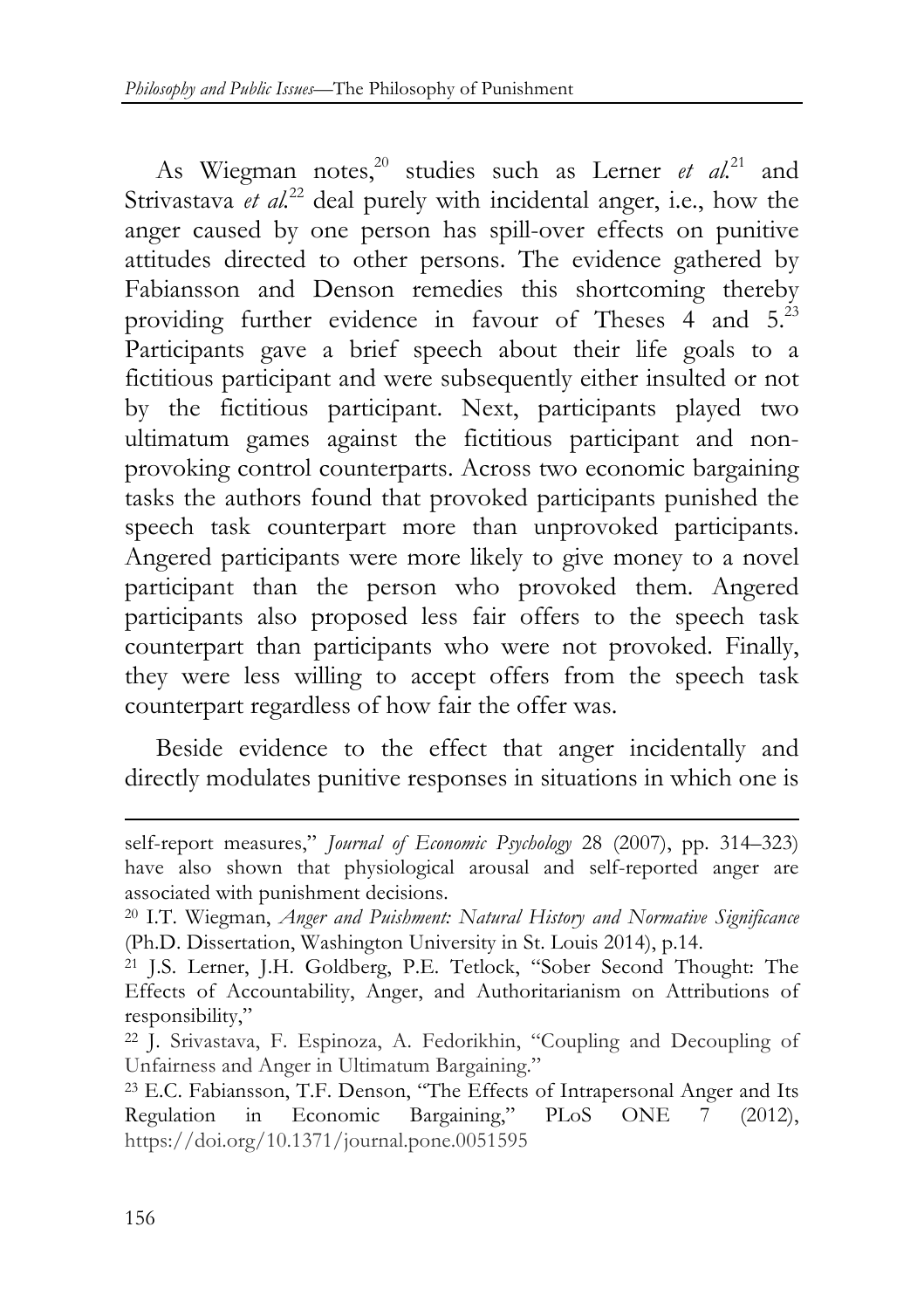personally responding to unfair treatment, there is also evidence that anger modulates our responses in cases of so called altruistic or third-party punishment. The latter is the type of behaviour displayed by those that incur costs in order to punish someone who has not directly harmed the subject or those one cares about. Third-party punishment is quite important to our present concerns, as it may be taken to model criminal punishment. Nelissen and Zeelenberg manipulated anger and guilt in a Dictator Game, a bargaining game similar to the Ultimatum Game in which, however, the proposer dictates the division of the money and the responder or receiver has no say.<sup>24</sup> In the particular setup of their study, the opportunity to punish the allocator was given to a third-party as opposed to the receiver (who had this opportunity in the Ultimatum Game). According to the authors, the evidence gathered suggests that anger and guilt independently constitute sufficient but not necessary causes of punishment. Low levels of punishment are observed only when neither emotion is elicited. As Nelissen and Zeelenberg note in their general discussion, $25$  the impact of anger demonstrated in their studies is in line with views that hold punishment primarily to serve retributive purposes. <sup>26</sup> Theses 4 and 5 seem to receive support from these studies.

Importantly, however, this evidence may seem in contrast with Batson *et al.*, whose results indicate that anger is reported by subjects only when either subjects were directly harmed by unfair

<sup>24</sup> R.M.A. Nelissen and M. Zeelenberg, "Moral emotions as determinants of third-party punishment: Anger, guilt, and the functions of altruistic sanctions," *Judgment and Decision Making* 4 (2009), pp. 543-553.

<sup>25</sup> *Ibid.*, pp.548-549.

<sup>26</sup> K.M. Carlsmith, J.M. Darley, P.H. Robinson, "Why Do We Punish? Deterrence and Just Deserts as Motives for Punishment"; J.M. Darley & T.S. Pittman "The Psychology of Compensatory and Distributive Justice," *Personality and Social Psychology Review* 7 (2003), pp. 324-336.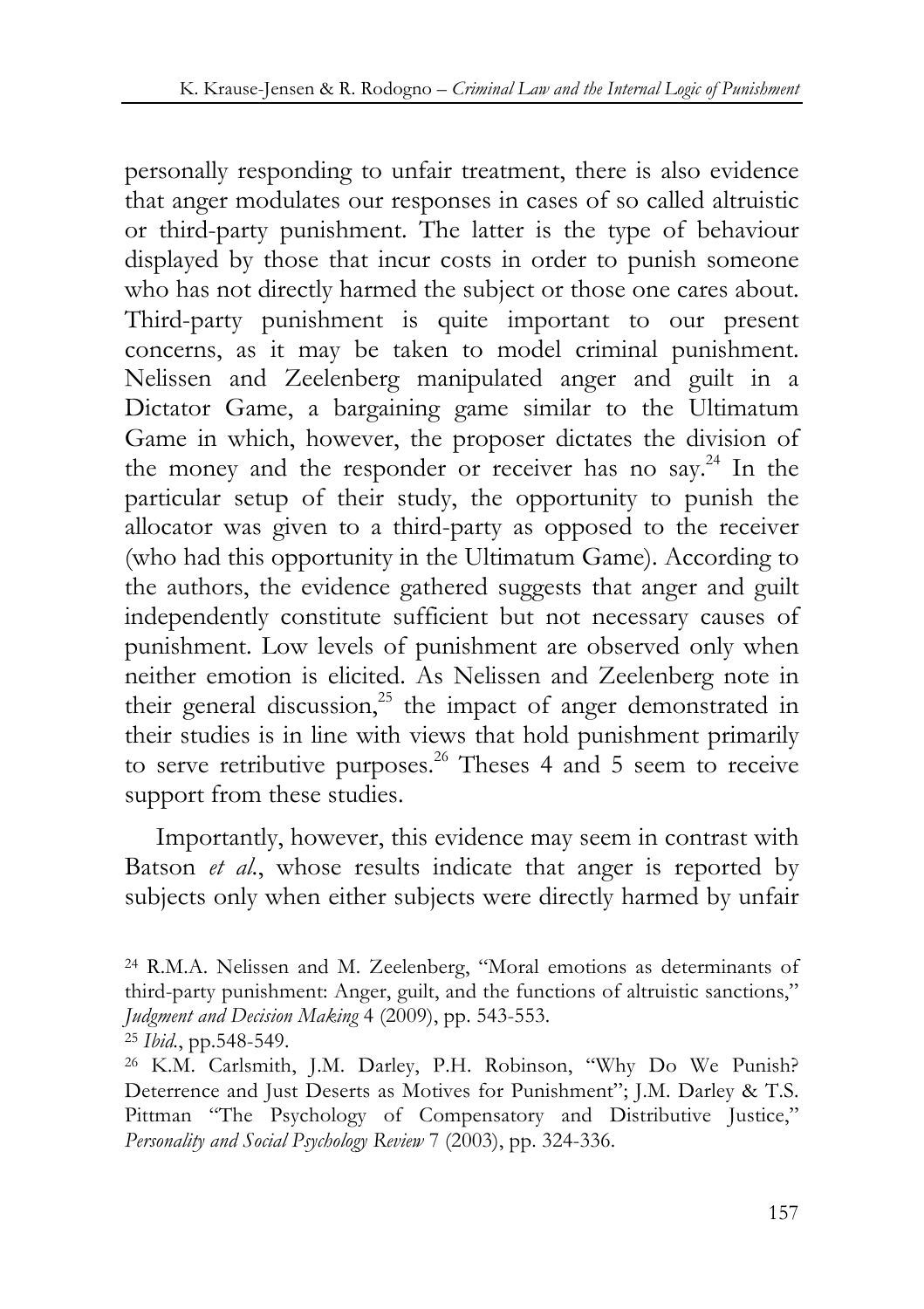treatment (personal anger) or someone whom the subjects care about or identify with was harmed by unfair treatment (empathic anger).<sup>27</sup> However, no anger was reported by subjects who observed unfair treatment being imparted to someone other than themselves or someone whom they cared about, i.e., anger at the sheer violation of a moral norm of equity or fairness (moral outrage). Batson *et al.*, however, are mute with regard to punishing behaviour. In particular, it does not probe whether those who observe moral violations in the absence of personal or empathic anger, would still typically tend to want to punish the perpetrator. If they did, then we would have some evidence that clearly goes against some of the evidence discussed above. If they did not, however, we may have to consider the possibility that the scope of personal and empathic anger is wider than hitherto thought, so as to actually cover violations that experimenters have intuitively considered as impersonal (as the ones in the dictator game).

All in all, the evidence available in psychology indicates not only that anger and punitive attitudes co-vary but that the former plays a causal role in bringing about and modulating the latter. What is more, most of the studies do focus on bargaining games that seem particularly fitting in showing the retributive nature of punitive attitudes. As argued above, this is evidence in favour of Theses 4 and 5.

The type of studies discussed so far focuses exclusively on the connection between *occurrences* of anger and *occurrences* of punishment judgements. This methodology excludes by fiat a number of potential connections between anger or other justice-

<sup>27</sup> C.D. Batson, C.L. Kennedy, L-A Nord, E.L. Stocks, D.A. Fleming, C.M. Marzette, D.A. Lishner, R.E. Hayes, L.M. Kolchinsky and T. Zerger, "Anger at Unfairness: Is it Moral Outrage?," *European Journal of Social Psychology* 37 (2007), pp. 1272-1285.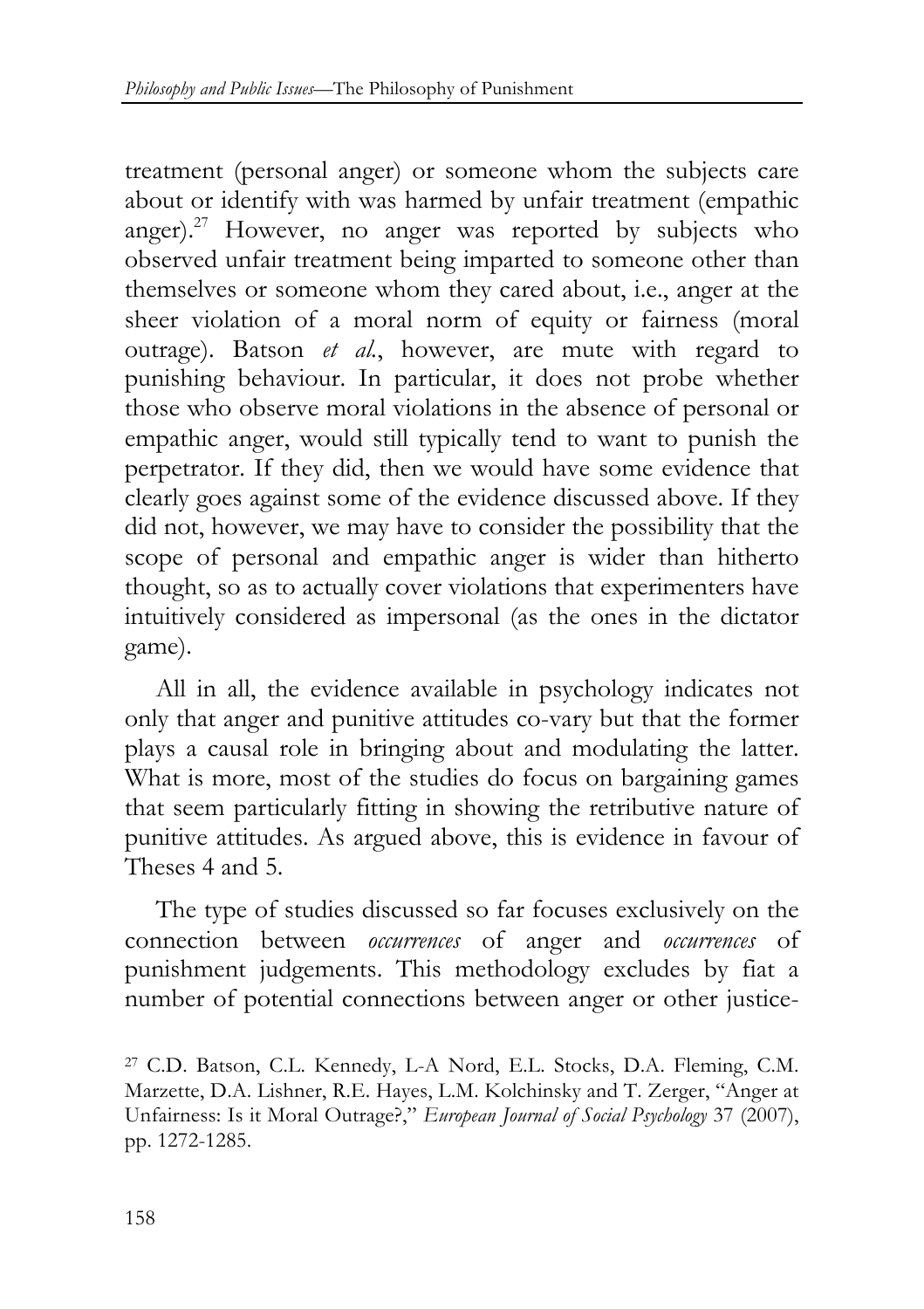related emotions and punishment. For one, it is blind to the possibility that anger may play a causal role in shaping our punitive judgements in other ways, as for example, the way suggested by Thesis 3. Fortunately, however, Milburn *et al.* present evidence to the effect that children who underwent harsh punishment are more likely to endorse harsher forms of punishment as adults such as capital punishment, and, in line with Thesis 3, this effect is mediated by the tendency of these individuals to experience anger ("trait anger").<sup>28</sup>

The Emotive Account of punishment would of course be strengthened by evidence showing, for example, that individuals whose capacity for justice-related emotions was damaged earlier on in their development do not display punitive attitudes or that cultures or genders that are less prone to justice-related emotions tend to display comparatively less punitive attitudes. Even in the absence of such evidence, however, we shall take the above to be sufficient evidence to hold on to the Emotive Account. As argued above, however, while our practice of punishment is shaped by our justice-related emotions, this is not to say that we are inclined to punish and consider punishment deserved exclusively when *in their grip*. These emotions shape individuals in their development and social interactions and have shaped human institutions throughout the ages. We may well have grown to understand when punishment is deserved even in the absence of occurrences of justice-related emotions just as we may recognize while in the grip of anger that punishment would be undeserved. These normative issues will occupy us next.

<sup>28</sup> M.A. Milburn, N.M. Niwa and M.D. Patterson, "Authoritarianism, Anger, and Hostile Attribution Bias: A Test of Affect Displacement," *Political Psychology* 35 (2014).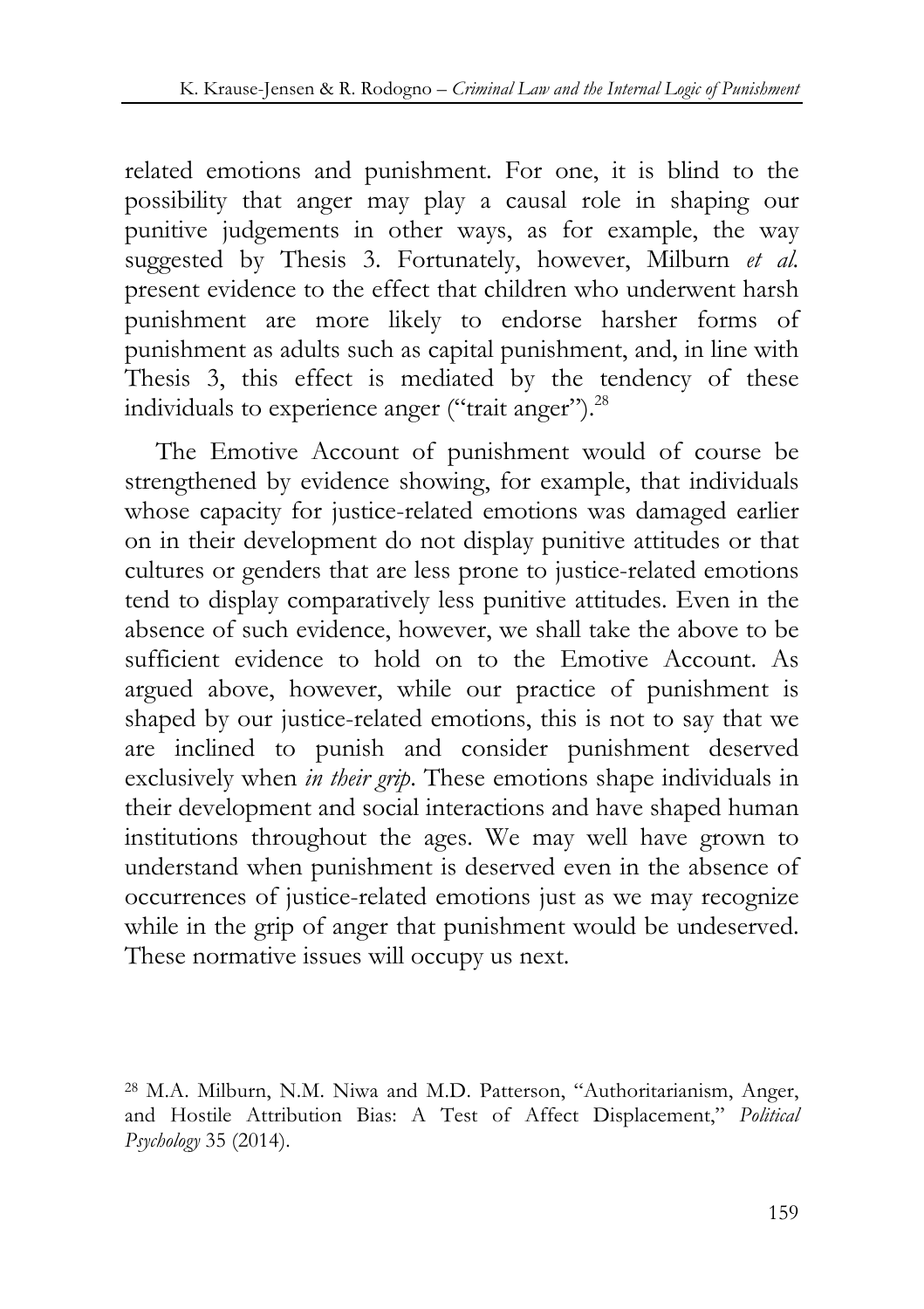#### **V**

#### **The Internal Logic of Punishment**

Proving a tight connection between punitive attitudes and justice-related emotions has an important advantage: just as our emotional reactions are susceptible of normative assessment, so can the punitive reactions that are a part of it. In fact, the latter inherit the normativity of the former, or so we will argue in this section.

Emotions, and anger as one of them, have *formal objects*. <sup>29</sup> An emotion's formal object plays a double role. First, it is essential in making each emotion intelligible as the type of emotion it is. Thus, for example, *danger* is thought to be the formal object of fear: fear is the apprehension of a particular object as dangerous or frightful.30 The second role of formal objects has to do with the normativity of emotions. Emotions are not simply taken to be brute affective reactions but are assessable as more or less appropriate, fitting, or rational. Formal objects afford the norm against which this assessment is conducted, or again, the correctness conditions for emotional occurrences. Thus, for example, a particular object that is not extremely dangerous makes extreme fright a disproportionate and hence inappropriate (irrational, unfitting, or incorrect) emotional response.

<sup>30</sup> The apprehension at hand may happen at the personal or the sub-personal level and mastery of the concept of danger or frightfulness is not necessary to experience fear. Note also that emotions are not identified solely in terms of their formal objects. When characterizing an emotion, we also typically appeal to its phenomenology, the way it feels, and to its action tendencies, i.e., what it typically disposes one to do. Hence, for example, our experience while in the grip of fear will feel quite different from our experience while in the grip of guilt. Similarly, while the former emotion will typically dispose us to flee, the other will typically dispose us to make amends.

<sup>29</sup> See Teroni (2008) for a comprehensive and up to date discussion of emotions and their formal objects.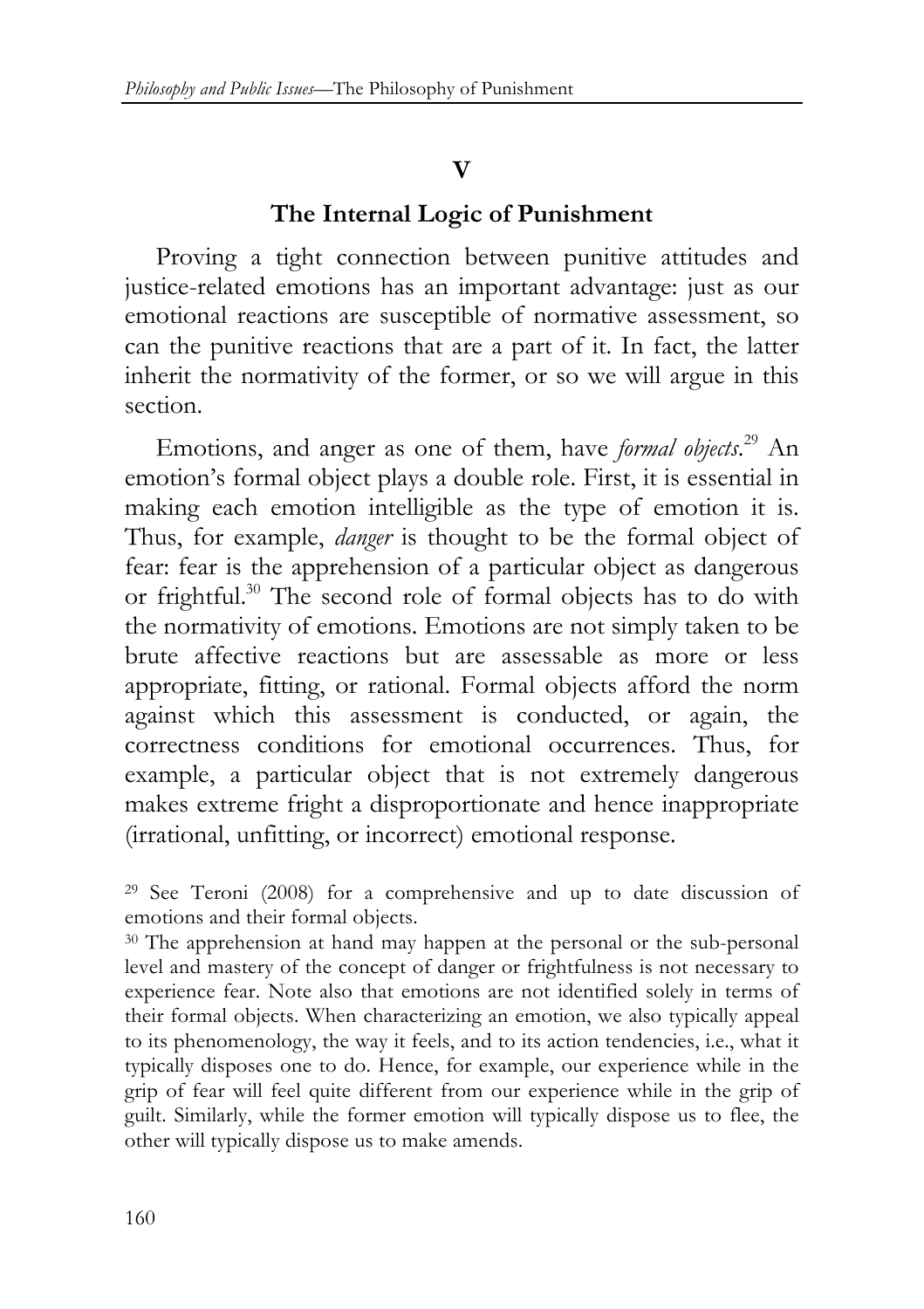Importantly, the normative assessment of emotions can focus on distinct dimensions. In particular, we can distinguish normative assessments that are internal to the emotion from those that are external to it. On the one hand, internal normative assessments are judgments about the fittingness or appropriateness of an emotion to its object such the ones just described. They are internal in the sense that what regulates them, i.e., the formal object, is the very same thing that serves to make each emotion intelligible as the emotion it is. Hence, for example, judgments about the appropriateness of fear are regulated by danger, which in turn is what we use to understand the emotional occurrence at hand as an occurrence of fear. Hence, whether your fear of this spider is appropriate will, in this internal sense, be regulated by the danger that the spider poses.

External normative assessments, on the other hand, do not use the emotion's formal object as their norm. Hence, even though fear may be appropriate if a large bull were charging, it may on that occasion be prudentially best not to feel fear (if one could) and not to do whatever fear disposes one to do (typically, flee). Similarly, even if it were fitting to feel envy towards your rival because he has something good that you lack, it may well be that, from a moral point of view, it is never good to feel envy.<sup>31</sup>

Let us move on to the justice-related emotions in general and anger in particular. It appears that the formal object of anger is an injustice most often in the shape of an unjustified culpable wrongdoing. In anger, that is, we typically apprehend someone as the culprit of an unjustified wrong. On the basis of this, we typically experience feelings of injustice, cognitions to the effect that the wrongdoer deserves a disvalue for what he has done, and punitive action tendencies accompanied by feelings of entitlement

<sup>31</sup> See J. D'arms and D. Jacobson, "The Moralistic Fallacy," *Philosophy and Phenomenological Research* 61 (2000), pp. 65-90, for an elaboration of this point.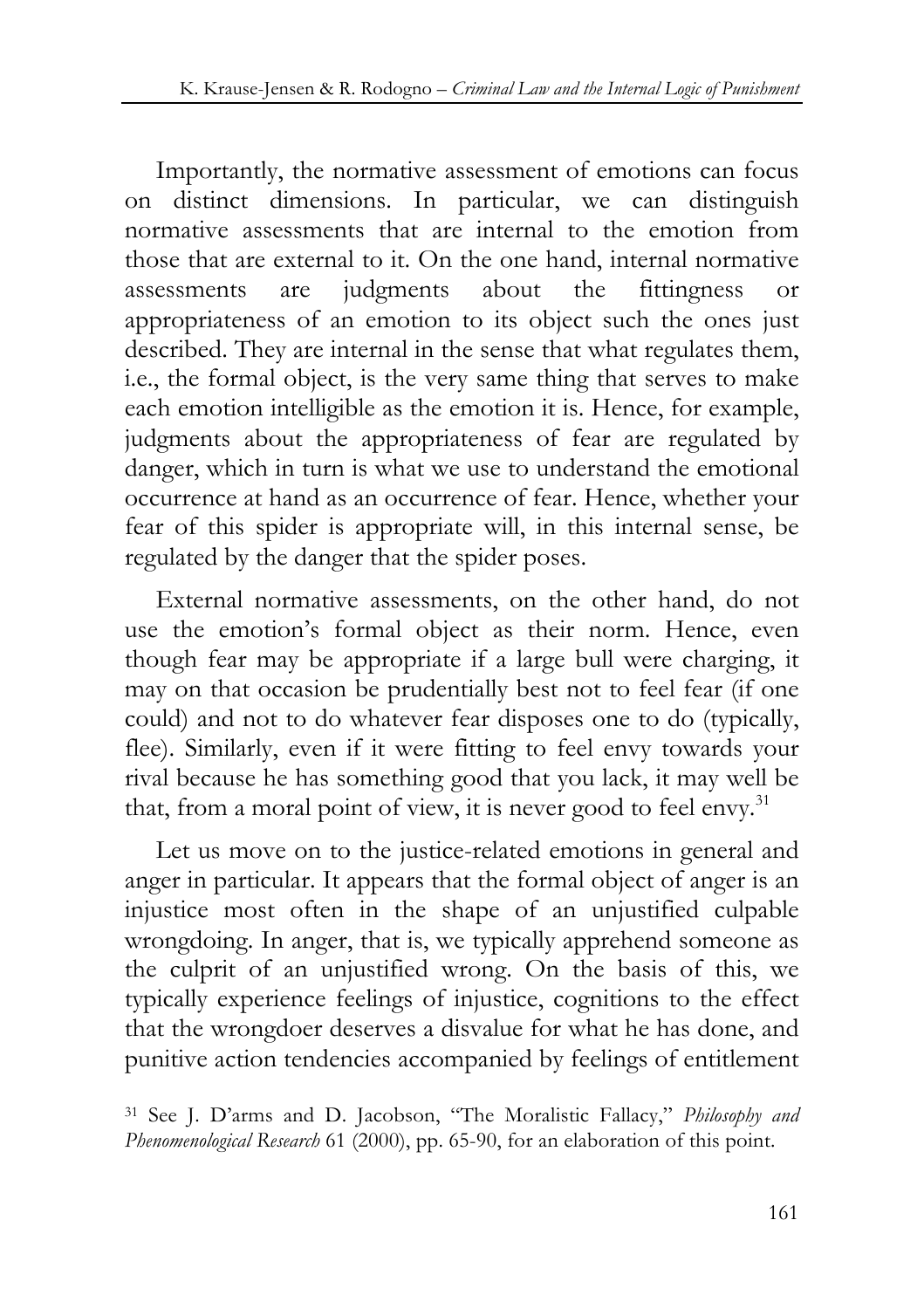or righteousness. Anger is then internally regulated by unjustified culpable wrongdoing. If, for example, you incorrectly believe that Sam has stolen your bike, your cognition that he deserves punishment and any punitive action that you might initiate would be unjustified or inappropriate. Similarly, for punitive attitudes you may have towards someone who is incapable of responsible agency. Finally, extreme anger accompanied by harsh punitive attitudes for a minor unjustified culpable wrongdoing would be disproportionate, unfitting, or unreasonable. The wrongdoer would not deserve such harsh punishment.

In short, then, the normative logic internal to punishment is similar to that of anger and other justice-related emotions. Being essentially connected to these emotions, internally, punishment is regulated by considerations of culpability and seriousness of wrongdoing. The internal logic of punishment is purely retributive. Just as any other emotion, however, anger, for example, and its punitive action tendencies may also be normatively assessed externally via considerations such as expediency, deterrence, rehabilitation, education, rights, and morality. Hence, while internally, questions about punishment are purely retributive, externally, such questions are regulated by a potentially open and diverse set of considerations distinct from considerations of deservingness. Hence, for example, while in the grip of an appropriate occurrence of anger, you may be correct in thinking that someone deserves punishment and in wanting to inflict it upon this person. Yet there may be external considerations such as prudence to the effect that punishment on this occasion (or on all occasions relevantly similar to this one) is not what you have most reason to do (it may be too costly or even dangerous to punish the person in question).

Let us sum up our line of argument so far. We started off with the idea of *legal* punishment and then transitioned to that of *generic*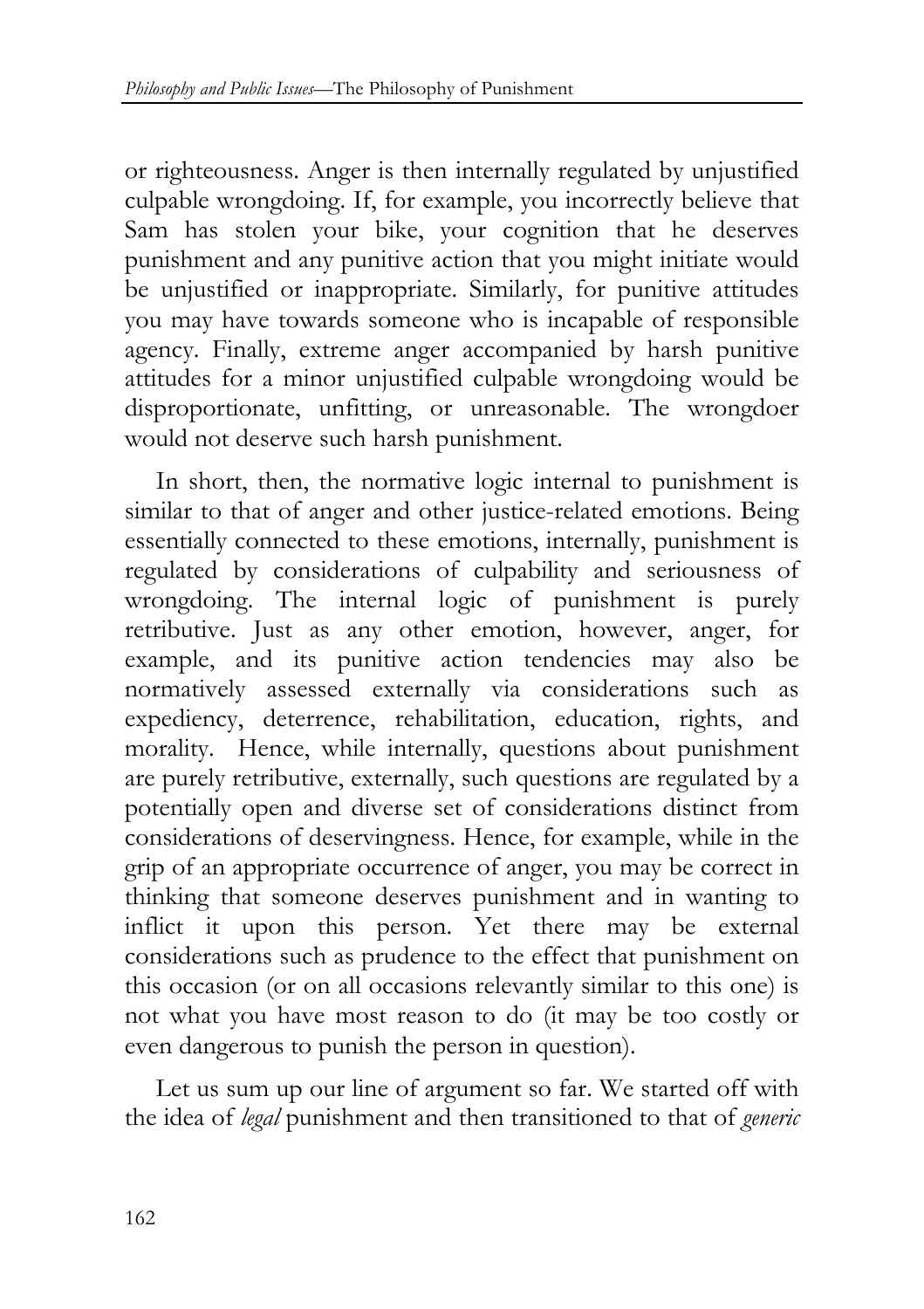punishment in order to shed some light on the former. In the process, we have learnt that punishment has a retributive core, which it inherits from the justice-related emotions on which it is based. More in detail, we seem to have reached four significant conclusions:

- I. Something counts as punishment only if it is a disvalue inflicted as an intentional response to a perceived wrongdoing.
- II. Punishment is always either assessed as deserved to some degree or assessed as undeserved.
- III. Judgements about the deservingness of punishment are internally regulated by the formal object of justice-related emotions in terms of culpability and seriousness of wrongdoing, that is, purely in retributive terms.
- IV. Normative judgements about punishment are also regulated externally by an open and potentially diverse set of considerations (e.g., education, deterrence, etc.) that are distinct from deservingness.

In line with what claimed in section 1, we take the four theses above to afford a psychologically based, interpretative account of our punitive practices. We have called this account the *Emotive Account* of punishment. With these conclusions in hand, it is time to retrace our steps back to legal punishment and determine what normative consequences follow for it.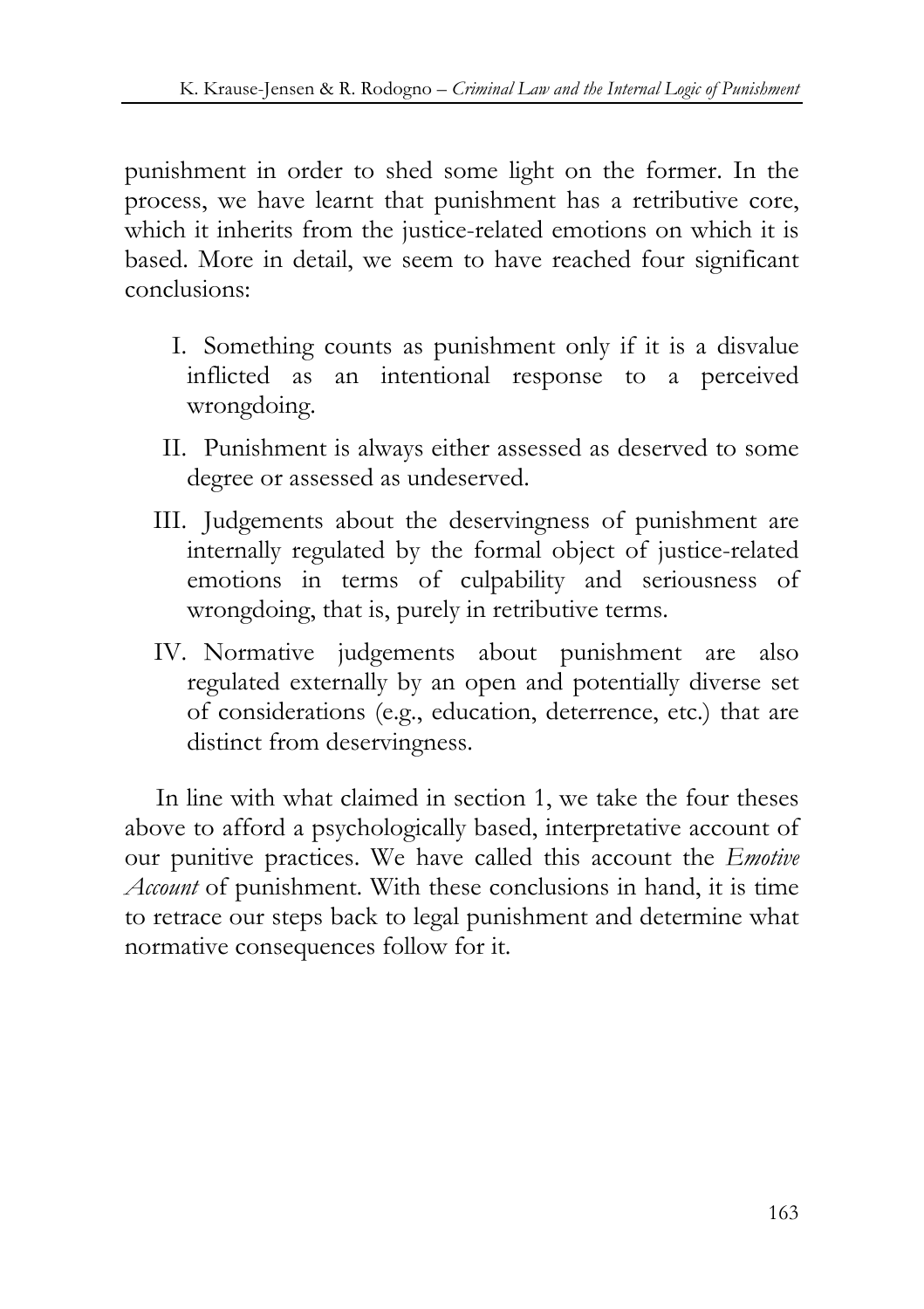#### **VI**

#### **Emotions, Punishment, and the Criminal Law**

The first important consequence of the *Emotive Account* is that any account of the criminal law that purports to be built around the notion of punishment will carry with it the retributive logic that is internal to this practice and its emotive basis. As claimed above, in the absence of these, our ideas and practices of punishment would not be intelligible.

This is a momentous conclusion for the criminalization question and that from the perspective of both instrumentalists and non-instrumentalists. The latter will now have at least one clear substantive account of the distinctiveness of the criminal law. While this may sound as good news for non-instrumentalists, as we will presently argue, it may not be as good news for them as it at first appears to be. As for instrumentalists, they will now face the task of explaining how from their point of view we should be interested in a practice whose retributive core is at least on the face of it insensitive to considerations of an instrumentalist kind. Let's elaborate this last challenge first.

Consider, for example, an account such as Tadros' where an instrumentalist, non-consequentialist view for the justification of punishment is offered.32 On this view, what distinguishes punishment from non-punitive penalties is the idea that the former primarily involves making the offender suffer, while the latter is supposed to ensure fairness in the distribution of resources. This distinction provides a basis to determine the scope of the criminal law, which, he claims, is and ought to be about punishment rather than penalties. An upshot of this instrumentalist view is that punishment is imposed on people as a

<sup>32</sup> V. Tadros, "Criminalisation and Regulation.," in R.A. Duff, L. Farmer, S.E. Marshall, M. Renzo (eds.), *The Boundaries of the Criminal Law.*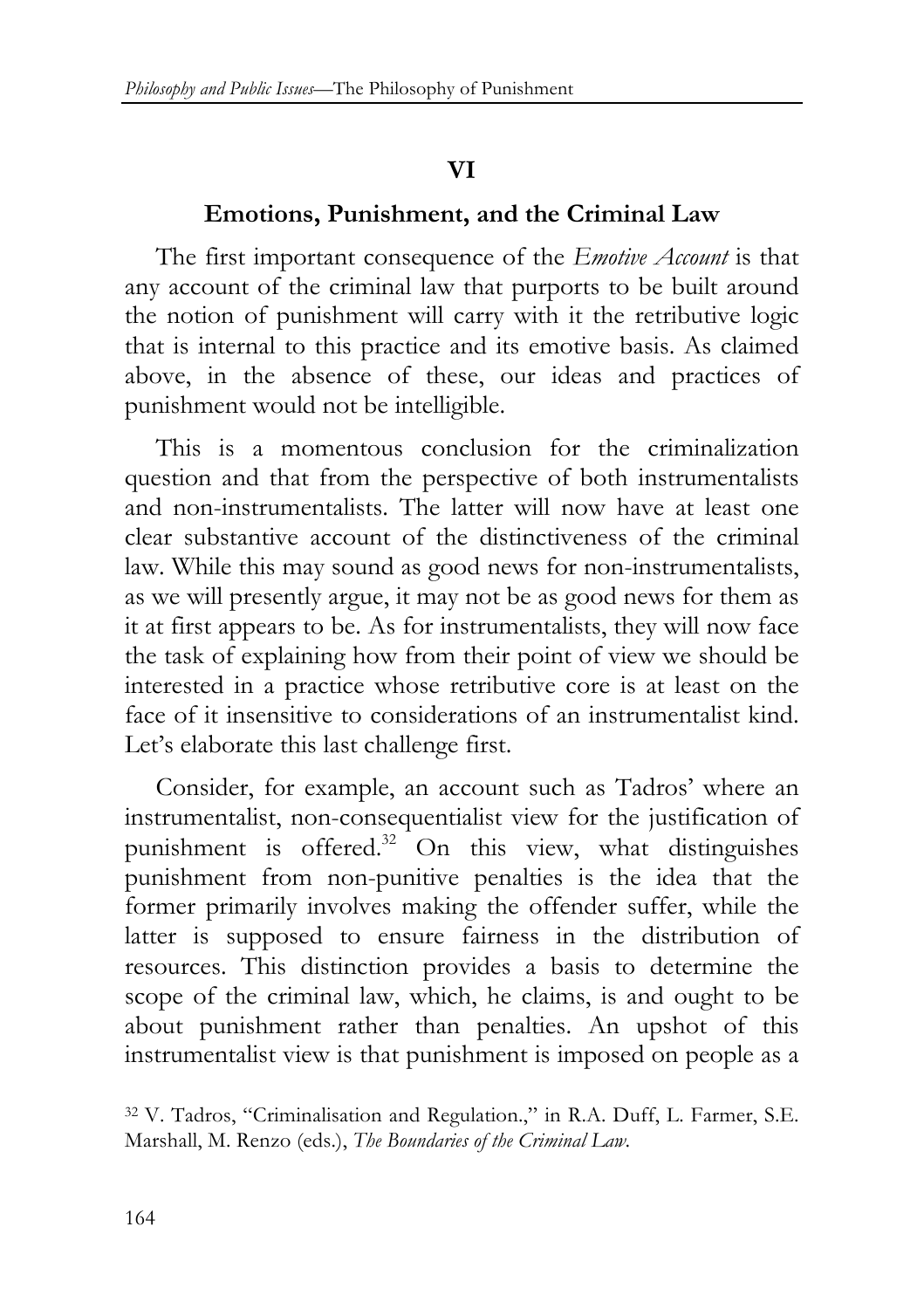means to prevent further wrongdoing by others provided that the constraint on inflicting pain on people is lifted because of their wrongdoing.

If the view of punishment defended above is correct, an instrumentalist view of this kind is untenable. Punishment is not only the infliction of suffering, for that is also what assault amounts to. Neither will it do to mention that punishment can be inflicted provided that the offender's wrongdoing lifts the constraint not to inflict pain on him. This still fails to identify punishment. Punishment is rather a *response* to a perceived wrongdoing. To inflict pain, hard treatment, or undesirable experience as a deterrent for others, however, is not to inflict pain, hard treatment, or undesirable experience as a *response* to an offender for what he has done. Deterrence is not necessarily a response. The fact that punishment deters, if that were indeed a fact, is incidental to punishment.

What is more, an account such as this ignores the idea of deservingness. As argued, the concept of punishment comes with that of deservingness. The instrumentalist may reply that, insofar as her account is purely justificatory, the conceptual link between punishment and deservingness may be blissfully ignored. Whatever is true of the concept of punishment, only deterrence counts at the justificatory or normative level. The problem with this stance, however, is that it deeply violates the normative elements inherent to the concept and practice of punishment. If the account were correct, legal discourse about punishment deservingness would be either unjustified or only justified to the extent to which it served the aim of deterrence. This, however, is not the way in which we understand and use this concept. It would distort its meaning. Punishment deservingness follows a retributive logic that is often impervious to non-retributive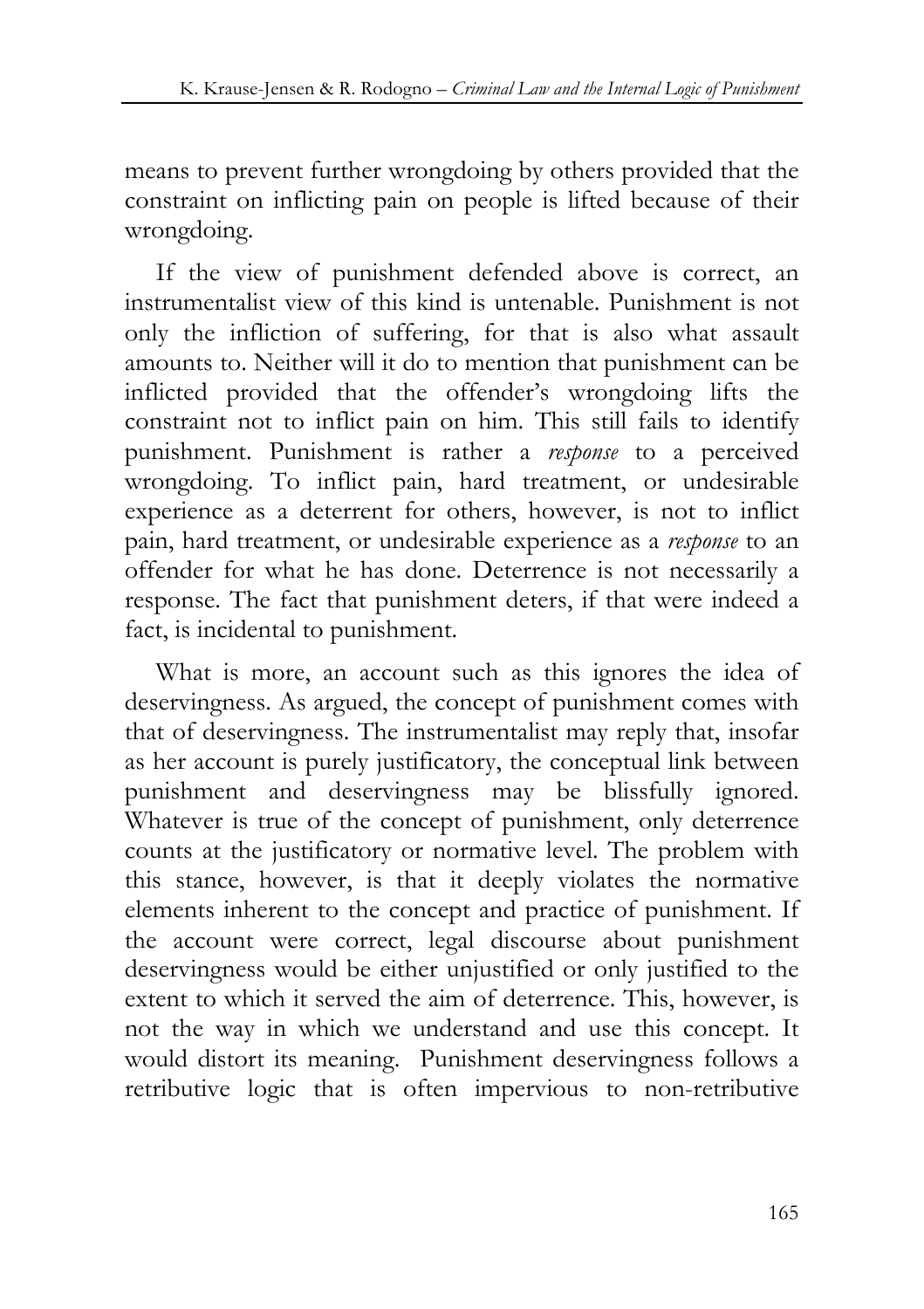considerations. Its peculiar type of normativity imbues our discourse.

The instrumentalist may at this point want to dig her heels. Legal punishment, if justifiable, must come in line with deterrence or whatever other considerations instrumentalists take to provide the ultimate justification of punishment. Deservingness and its retributive logic are acceptable only to the extent to which they fall in line with the instrumentalist logic. Purely teleological views of the justification of punishment, for example, are common place in the relevant Italian and post-1966 (post Alternativ-Entwurf) German criminal jurisprudence.

The question that our analysis helps us pose, however, is the following. How far would these jurists continue to support their justificatory views if the latter became more and more at odds with the retributive logic of punishment, i.e., if there was an ever widening gap between what people took to be deserving and undeserving of punishment, on the one hand, and what the jurists took to be justifiable legal punishment, on the other? By making punishment just another tool for the regulation of behaviour, the risk that instrumentalists incur is to deprive punishment of its very nature and make its legal practice unrecognizable and alienating. In this respect, instrumentalists seem to lack the correct understanding of the human practice of punishment.

The *Emotive Account* is therefore inimical to instrumentalist positions about criminalization and the justification of punishment. This may be thought to be good news for noninstrumentalism, at least insofar as it is in line with the retributivist features of the account. The news, however, is not so good for non-instrumentalism either, though for different reasons.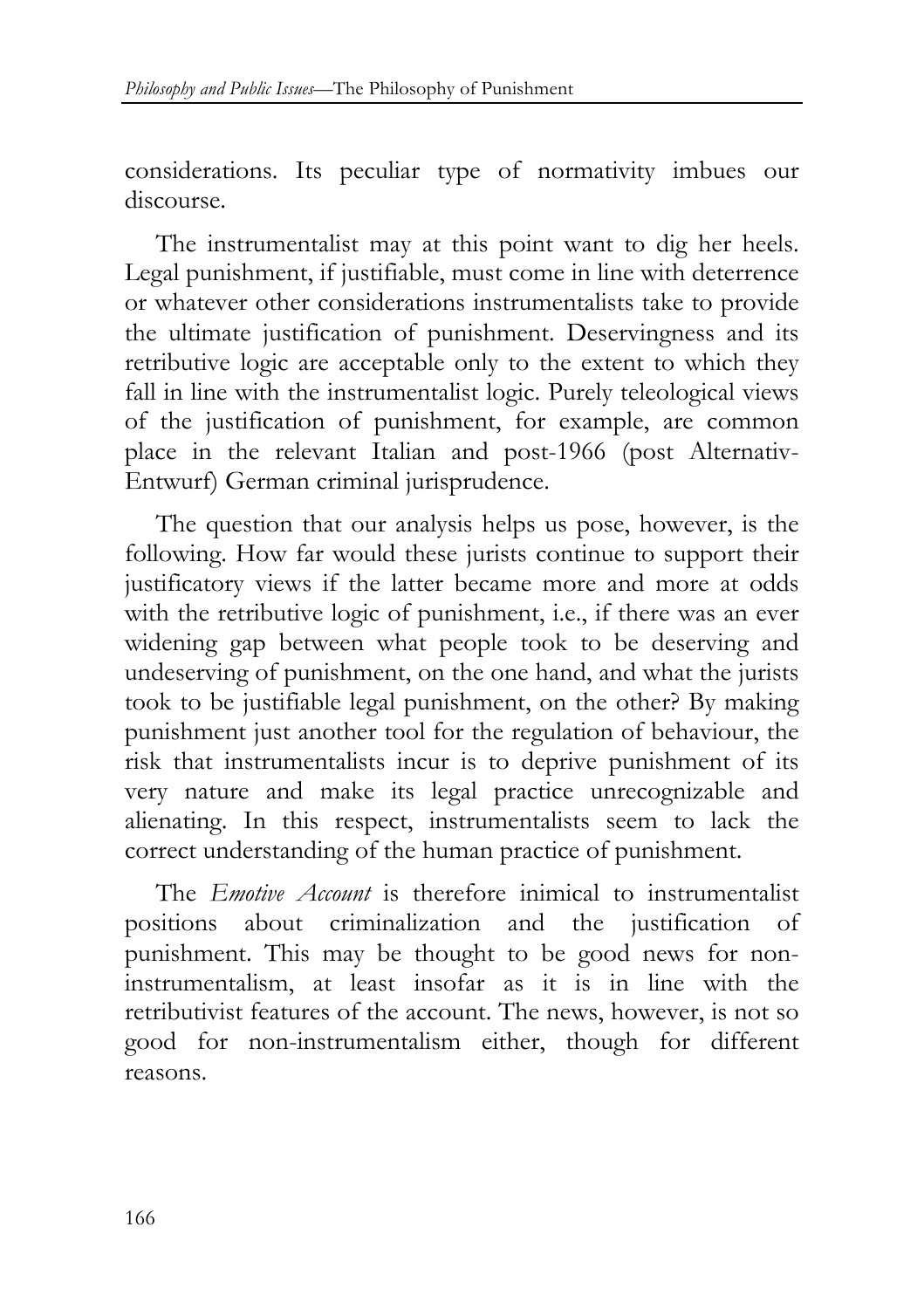Let us consider here a non-instrumentalist view such as Duff, which defends a partly retributivist partly teleological view of the justification of punishment.<sup>33</sup> On this view, the retributive logic of punishment is given heed. Such non-instrumentalist view will also be able to show that legal punishment is more than just another instrument for the regulation of behaviour in the hands of the state in that its nature, or at least its justification, is quite unlike that of non-punitive sanctions. However, in deciding what and how to punish, non-instrumentalism is bound to accept that the state has aims other than retribution. These are the aims and constraints mentioned above, whose justificatory force is external to the retributive logic of punishment. Liberal democracies typically appeal to deterrence and rehabilitation as aims that criminal punishment should secure. Criminal policies and decisions, then, must be in line with these aims and constraints in order to be justified.

But in the context of liberal democracies, these aims are only the tip of the justificatory iceberg. Deterrence, for example, has any weight only insofar as a state aims at ensuring the safety (or security) of its citizens, where safety is in turn valuable insofar as it contributes to citizens' well-being or, perhaps, as it is necessary to respecting their rights and autonomy. Many in fact believe that liberal democracies derive their ultimate justification from the ideal of their citizens' equality and autonomy, where the latter is minimally understood as involving a kernel of liberal rights including the right of citizens to participate in government and the freedom to decide how to lead one's life compatible with the equal freedom of all other citizens.

Importantly, however, if this justificatory story is correct, the ideals of equality and autonomy will regulate not only the external

<sup>33</sup> R.A. Duff, *Punishment, Communication, and Community*.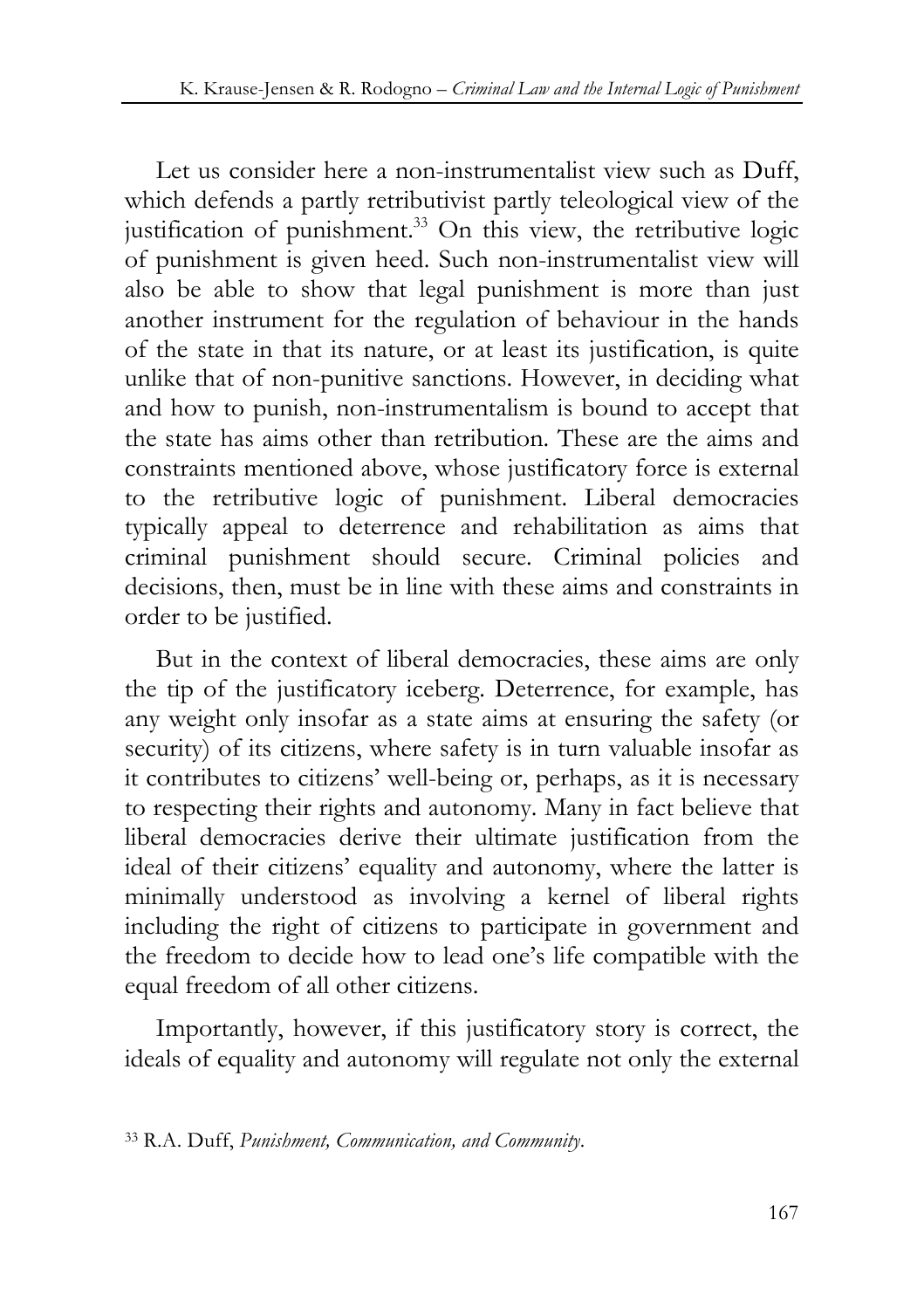logic of punishment but also its internal one. Or more precisely, given that the internal logic of punishment cannot be internally regulated by anything other than itself, given their ultimate justificatory status, these ideals will externally regulate punishment. This means that retributive considerations of deservingness must either fall in line with such ideals or be systematically overridden or excluded by them. The question, then, is whether retributive punishment can fall in line with such ideals and, if so, to what extent.

In the recent debate, Dubber is one of the few authors that attempts a reconciliation of autonomy as the ultimate source of legitimacy for the liberal state, on the one hand, with the criminal law understood as centrally involving retributive punishment, on the other.<sup>34</sup> According to Dubber and the democratic republican tradition to which he appeals, to say that autonomy or selfgovernment is the ultimate source of state legitimacy is to say that the governed must, directly or indirectly, consent to its actions. "This means that, to put it bluntly, punishment in a democratic republic can be legitimate only as *self-punishment*."35 Dubber then goes on to examine how the ideal of autonomy understood in this way can be made to square with, respectively, the definition of criminal laws (the realm of criminal law), their application to a particular case (the realm of criminal procedure law), and the infliction of sanctions (the realm of prison law).

For our purposes, it is most important to focus on the definition of criminal laws or the realm of criminal law. In short, on the view proposed by Dubber citizens have, *qua* persons, a right to their autonomy; the function of the law is to protect

<sup>34</sup> M.D. Dubber, "A Political Theory of Criminal Law: Autonomy and the Legitimacy of State Punishment" (March 15, 2004). Available at SSRN: http://ssrn.com/abstract=529522 or http://dx.doi.org/10.2139/ssrn.529522. <sup>35</sup> *Ibid.*, p. 5.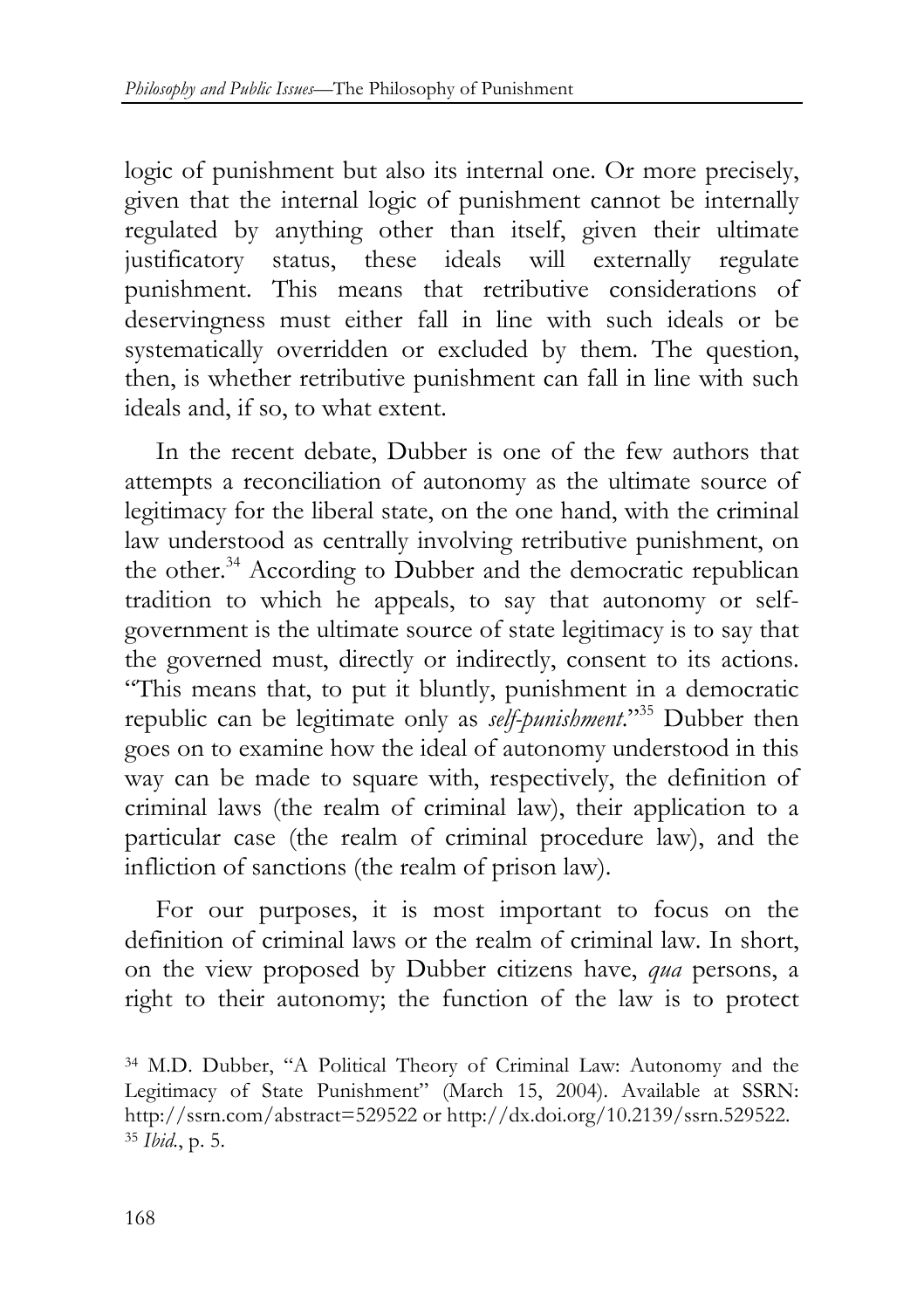autonomy;<sup>36</sup> and *criminal* law helps the state discharge this function through punishment. Crime is defined as an autonomous attempt on behalf of a person to compromise or destroy another person's autonomy. When crime has occurred, a person's right to her autonomy has been violated. At this point, punishment becomes the "vindication" or "the dramatic reaffirmation" of the victim's autonomy, as it communicates to the world that the offender's attempt to deny the victim's personhood was unsuccessful. $^{37}$  Finally, not only does the victim have the right to have the offender punished, but the offender himself has the right to be punished, insofar as treating him as an ahuman source of danger denies him the "dignity and respect" he "deserves" as a person.

This view contains many interesting claims, such as, for example, the claim that all crime should be conceived as a violation of autonomy<sup>38</sup> or that offenders have a right to be punished.39 Given our purposes, however, the view's main difficulty consists in explaining how exactly inflicting pain, hard treatment, or undesirable experience on the offender as a response to her action will *vindicate* the victim's *autonomy*, in particular when the offender is himself understood as having rights to autonomy. Why would sending the offender on a luxurious cruise as opposed to inflicting pain, hard treatment, or undesirable experience on him not vindicate the victim's autonomy? What is it about infliction of pain, hard treatment, or

<sup>39</sup> Deigh doubts this view: J. Deigh, "On the Right to Be Punished: Some Doubts," *Ethics* 94 (1984), pp. 191-211.

<sup>36</sup> *Ibid.*, pp. 30-33.

<sup>37</sup> *Ibid.*, p. 33.

<sup>38</sup> See J. Stanton-Ife, "Horrific Crime," In R.A. Duff, L. Farmer, S.E. Marshall, M. Renzo and V. Tadros (eds.), *The Boundaries of the Criminal Law*, for an argument to the opposite conclusion.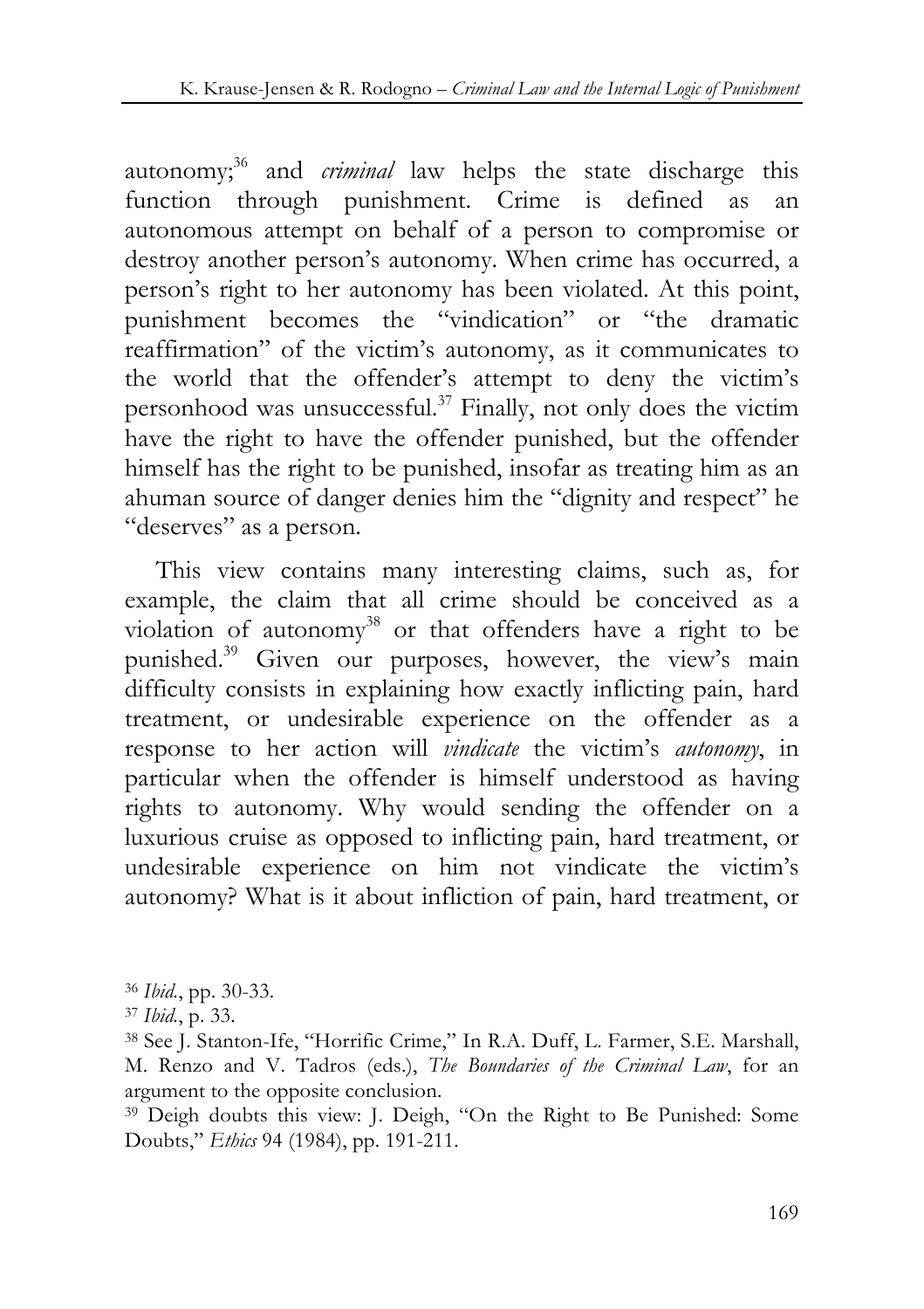undesirable experience that makes this a particularly appropriate way to vindicate violated autonomy?

Even if retributive infliction of pain, hard treatment, or undesirable experience could be shown to be particularly appropriate from the victim's point of view, how does it square with the view that offenders too are autonomous beings? While it is clear that non-punitive coercion can coherently be envisaged as facilitating compliance with a system of rules aimed at realizing liberal ideals, on a par with more positive incentives such as economic ones, it is far from clear that coercion of the kind involved in retributive punishment would be similarly suited. Retributive punishment does not as such aim at giving citizens-asrule-followers reasons to comply with rules. Rather it focuses exclusively backwards, on citizens-as-rule-violators, on what they deserve in light of what they have done.

None of this is to say that we find punishing wrongdoers unfitting or, in fact, that we should do so. The point or points are rather these. First, whatever plausibility we find in the idea and practice of punishing wrongdoers is there prior to any story about victims' and offenders' autonomy. The "logic" inherent to liberal autonomy cannot explain, take over, or recast in its own terms the internal logic of punishment. Second, if anything, liberal autonomy, at least as discussed above, is inconsistent with such logic.

While we cannot exclude the possibility of non-instrumentalist views whose liberal credentials better conform with the internal logic of punishment, we hope the above to provide enough material for at least initial scepticism with regard to both instrumentalism and (liberal) non-instrumentalism.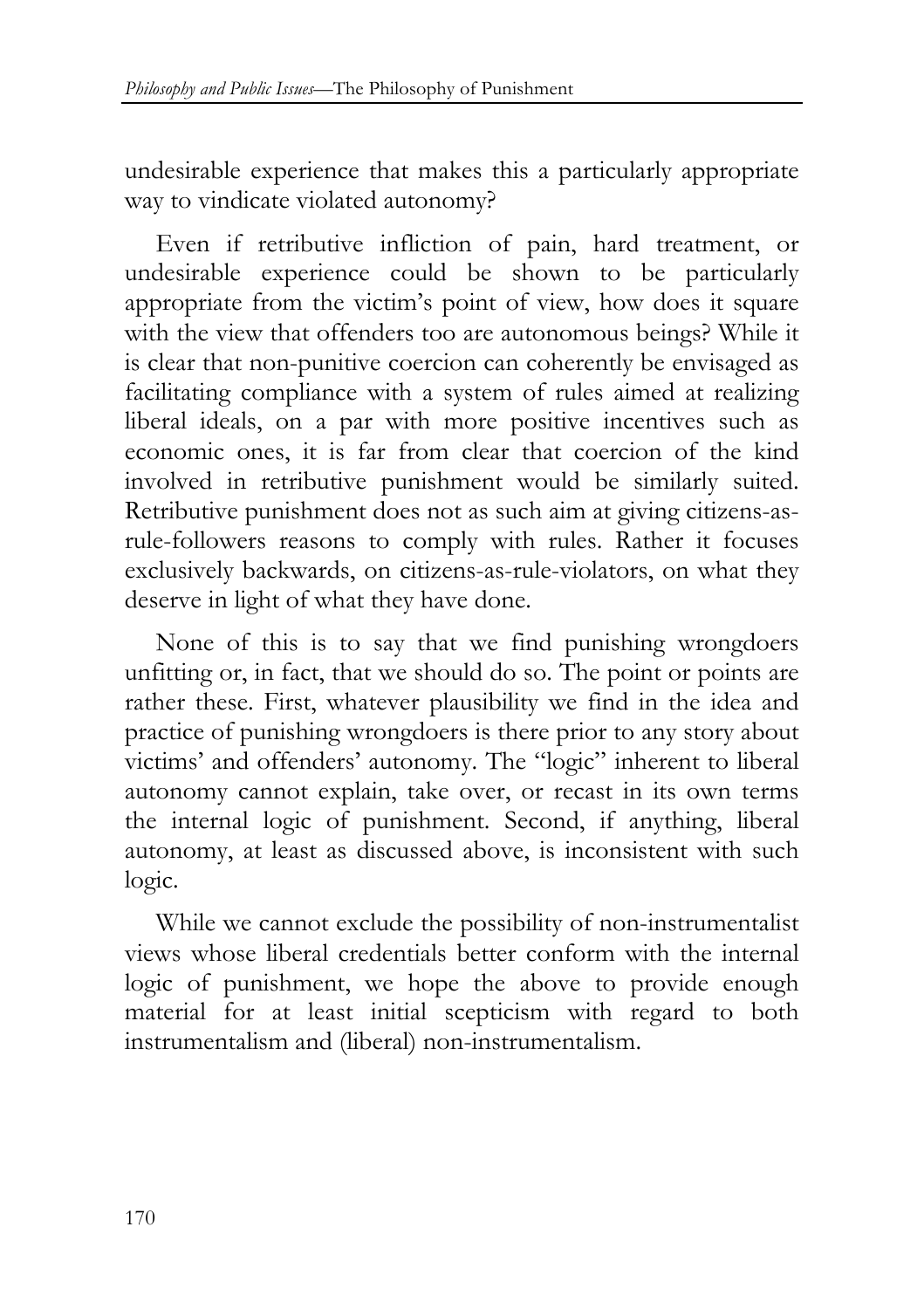#### **VII**

#### **Conclusion**

The argument above presents considerable difficulties for both instrumentalism and non-instrumentalism about the criminal law. While the former is misguided about the distinctive nature of the criminal law and runs the risk of developing a practice that is potentially detached from its human understanding, the latter correctly describes the criminal law as distinctive tool for the regulation of behaviour but seems, at least initially, at odds with the justificatory background of liberal states. This, of course, is not to say that normative theorists should give up developing views of this kind. Yet, it is a conclusion that does incline us to consider what alternative views of criminal punishment there are. In line with one part of our conclusion, one option is to accept that there is an unsurmountable tension between retributive punishment and liberal ideals. We would then have to understand whether it matters more to us to maintain such ideals while abandoning retributive practices or to maintain our retributive practices while abandoning or relaxing certain liberal ideals. Yet, in line with the other part of our conclusion, it may simply not be an option to change our retributive practices by simply altering their normative logic from the outside. These practices ultimately rely on deep engrained mechanisms and meanings. While not impossible, their modification or abandonment should be expected to be a long and difficult process.<sup>40</sup>

*Aarhus University* 

<sup>40</sup> We are grateful to Johanna Seibt and Alessandro Spena for their incisive comments.